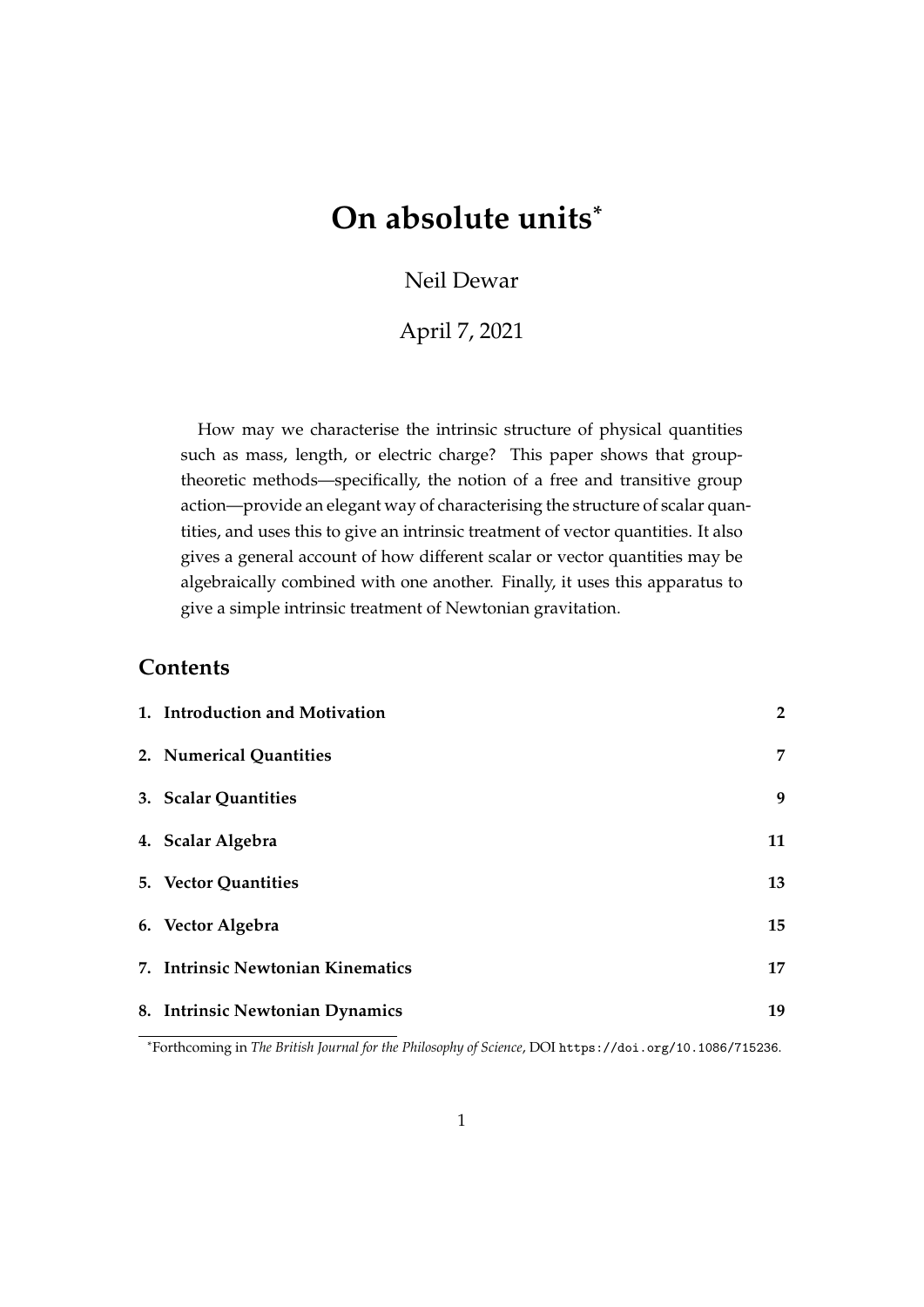| 9. Evaluation and Conclusion            | 21 |
|-----------------------------------------|----|
| A. Complete Ordered Positive Structures | 24 |
| <b>B.</b> Some Other Intrinsic Theories | 30 |
|                                         |    |
|                                         |    |

# <span id="page-1-0"></span>**1. Introduction and Motivation**

In physics, much use is made of quantities—for example mass, charge, and length. Standardly, such quantities are represented by real numbers. One might think, however (for reasons to be discussed in a moment) that doing so is merely a convenience, and that the real numbers have more structure than the quantities they represent. This raises a natural question: what might an 'intrinsic' representation of such quantities look like, and how would laws formulated in terms of such intrinsic representations compare to more standard formulations? This paper offers an intrinsic account of the structure or scalar and vector quantities, and shows how this account may be used to offer a unit-independent formulation of Newtonian gravitational theory.

There are two motivations for this project. The first is the 'intrinsicalist' motivation. If we use numerical representations, then we traffic in mixed mathematico-physical sentences, such as 'the mass of this box is 5 kg': that is, predicates which refer to both mathematical and physical entities. Even if we put aside questions about the existence of mathematical entities, there is something potentially unsatisfactory about describing physical entities in terms of entities external to them—especially when those descriptions are being used for the purposes of explanation and prediction. Presumably, this practice is licensed insofar as the physical and mathematical entities have some structure in common, and the explanations and predictions depend only on the structure of the mathematical entities that is shared by the physical entities. But showing that this is indeed the case requires giving an intrinsic description of the structure of the physical entities, and demonstrating that this intrinsic structure is sufficient for the purposes of physical theorising (albeit, presumably, at some cost in convenience).

Note that there are two ways in which this motivation is not the same as a full-blown nominalist motivation, of the kind driving [Field](#page-32-0) [\(1980\)](#page-32-0)'s program. First, as already mentioned, it applies even if one is a realist about mathematical entities. Second, the nominalist project is often taken to exclude not only reference to mathematical entities, but also reference to physical *properties*—at least, except insofar as such properties are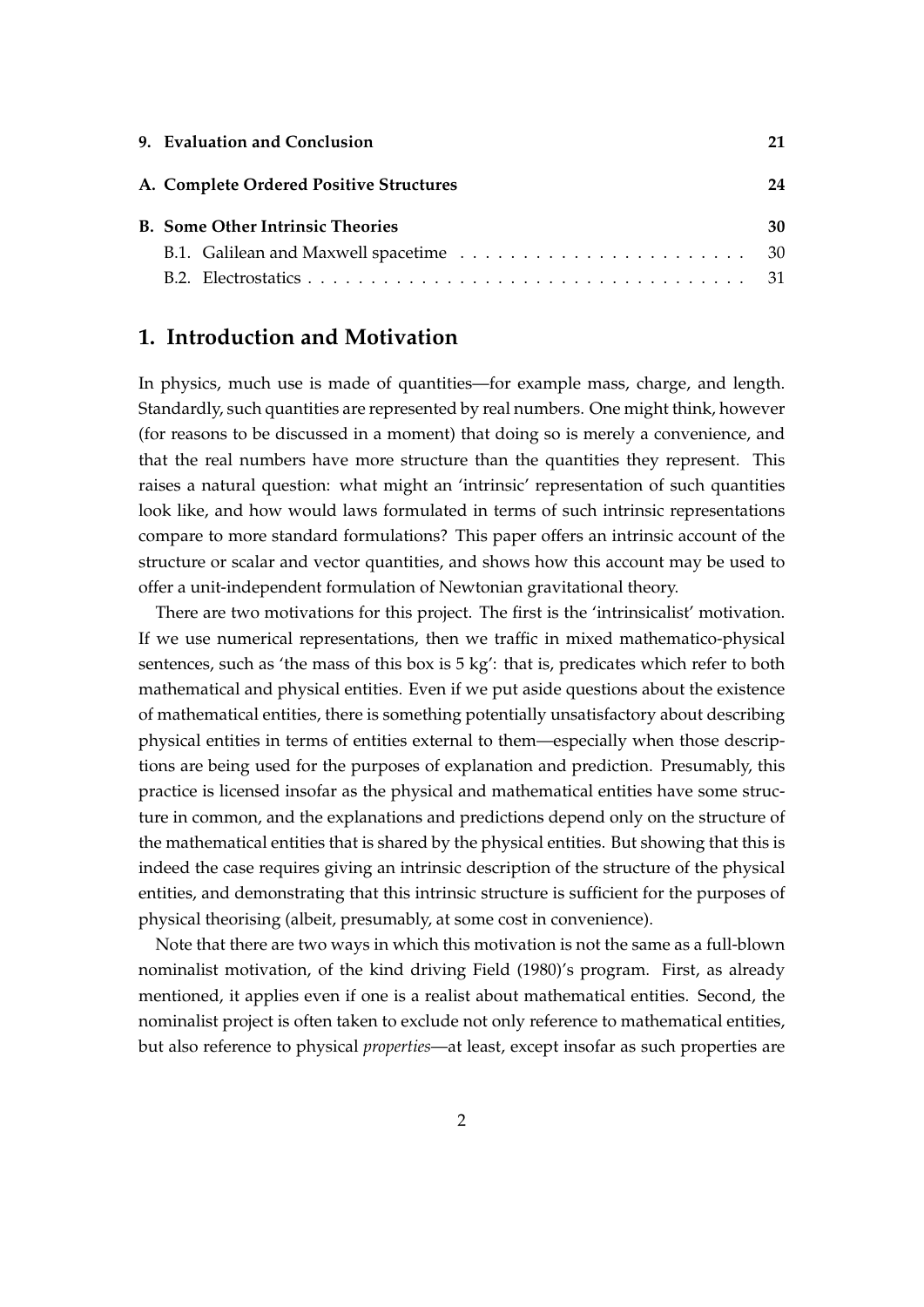actually manifested or instantiated. For example, Field writes that

A possible approach to a coordinate-independent treatment of, say, temperature, would be to introduce a continuum of temperature properties, each one the property of having such and such specific temperature. One could then describe the structure of that system of properties not via numbers, but via certain intrinsic relations among them, say the relations of betweenness and congruence; and one could impose axioms on these notions to guarantee that there was a 1–1 function mapping the temperature properties into the reals, and that such a function was unique up to linear transformation. There is a certain conception of properties . . . on which this approach would be at least arguably a nominalistic one; but I prefer a different strategy, which doesn't invoke temperature properties but which makes do with space-time points (or more generally, space-time regions) as the only entities.[1](#page-2-0)

I take the intrinsicalist motivation to be satisfied if we can, indeed, 'describe the structure of [a] system of properties . . . via certain intrinsic relations among them' (and show that this structure suffices for stating the relevant laws), as that would suffice to delimit how much structure our theories are permitted to invoke. Whether this should be con-sidered 'nominalist' is not something that I will be concerned with.<sup>[2](#page-2-1)</sup>

The second motivation arises from the debate between 'comparativism' and 'abso-lutism' about quantity.<sup>[3](#page-2-2)</sup> In rough terms, whereas the absolutist takes the fundamental facts about quantity to consist of facts attributing absolute values of quantities to objects, the comparativist takes the fundamental facts about quantity to consist of facts attributing comparative values of quantities to pairs of objects (typically, ratios). So, for example, the absolutist will consider the fact that this bag of flour has a mass of 500 g to be fundamental, and in particular to be prior to the fact that it is half the mass of this 1 kg bag of lentils. The comparativist, meanwhile, will take the fact of their masses standing in a 1:2 ratio as fundamental; according to taste, they will claim either that the facts about their individual masses are derivative on the ratio-facts, or that we should not think that there are any such facts at all.

<span id="page-2-0"></span><sup>&</sup>lt;sup>1</sup>[\(Field, 1980,](#page-32-0) p.p. 55–56)

<span id="page-2-1"></span><sup>&</sup>lt;sup>2</sup>For a compelling case that nominalism in Field's sense is not a good approach to the metaphysics of quantity, see [\(Wolff, 2020,](#page-34-0) chap. 7).

<span id="page-2-2"></span><sup>&</sup>lt;sup>3</sup>This description of the debate is rather compressed and rough: for further discussion and nuance, see [Dasgupta](#page-32-1) [\(2013\)](#page-32-1), [Roberts](#page-34-1) [\(unpublished\)](#page-34-1), [Martens](#page-33-0) [\(2017\)](#page-33-0), [Martens](#page-33-1) [\(2018\)](#page-33-1), [\(Wolff, 2020,](#page-34-0) chap. 8), [Jacobs](#page-32-2) [\(2019\)](#page-32-2), [Baker](#page-31-0) [\(unpublished-a\)](#page-31-0).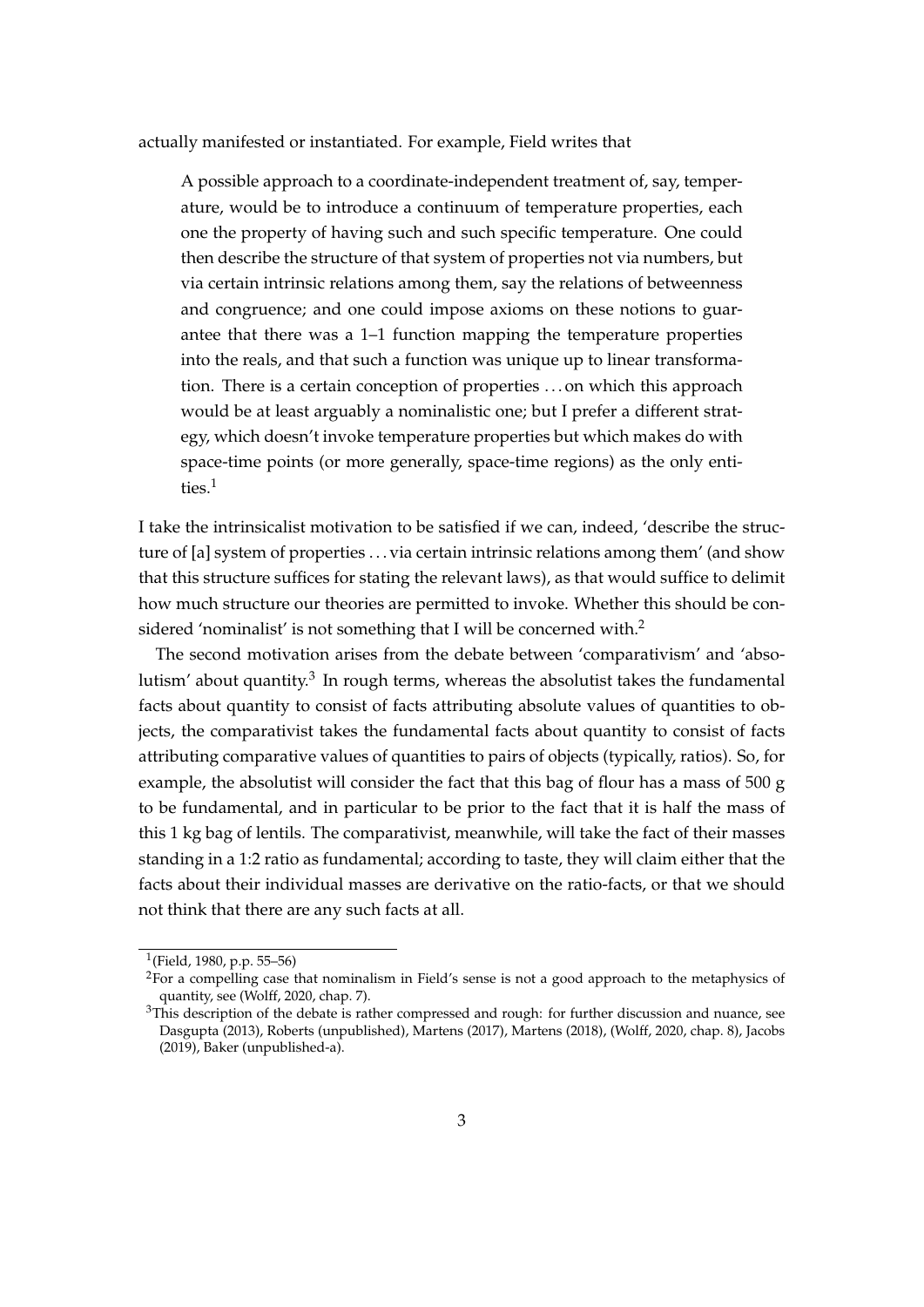Comparativists will often contend that absolutism is committed to empirically inaccessible structure. To support this claim, it has been argued that doubling (say) the mass of every object in the world would not induce any empirically accessible changes; hence, we should not take the masses themselves, but only their ratios (which are, of course, invariant under such a doubling) as reflecting genuine physical facts. $4$  The overall argument here is an instance of a well-known argument from the philosophy of symmetry, which contends that models of a theory related by a symmetry trans-formation are empirically equivalent.<sup>[5](#page-3-1)</sup> Unfortunately, however, the application of this argument to the case of a mass-doubling is misguided, since this operation is *not* a symmetry transformation—at least, not of the laws with which we are familiar. For example, a mass-doubling is not a symmetry of the laws of Newtonian gravitation; thus, an 'overnight doubling' of all masses, in a world governed by such laws, would lead to empirically noticeable changes in the phenomena (the orbits of the planets would alter, pendulums would change their periods, etc.).[6](#page-3-2)

That said, although mass-doubling is not a symmetry, certain other kinds of quantityrescalings are: for example, it is a symmetry of Newtonian gravitation to double the masses of all bodies, *and* double the lengths of all distances, *and* double the durations of all processes. In fact, more generally, consider a transformation which rescales all masses by a factor  $\mu$ , all lengths by a factor  $\lambda$ , and all durations by a factor  $\tau$ , in such a way that  $\lambda^3 = \mu \tau^2$ . This is a symmetry of Newtonian gravitation, since—via Newton's Second Law—it induces a rescaling of all forces by a factor  $\mu\lambda/\tau^2$ , which means that Newton's law of gravitation is preserved: for,

$$
\frac{GMm}{r^2} \mapsto \frac{\mu^2}{\lambda^2} \frac{GMm}{r^2} \tag{1}
$$

and if  $\lambda^3 = \mu \tau^2$ , then  $\mu^2/\lambda^2 = \mu \lambda/\tau^2$ . Consequently, applying such a joint rescaling of mass, length and time does not induce any empirically accessible changes.<sup>[7](#page-3-3)</sup> So the argument against absolutism is restored, albeit in a modified form: if an absolutist regards two models related by a joint rescaling (of this form) as representing different possible worlds, then she is committed to empirically inaccessible distinctions between possibilities, and hence (in some sense) to empirically inaccessible structure.

Unfortunately for the comparativist, however, it is not clear that this can be con-

<span id="page-3-0"></span><sup>4</sup>[Dasgupta](#page-32-1) [\(2013\)](#page-32-1).

<span id="page-3-1"></span><sup>5</sup>[Roberts](#page-34-2) [\(2008\)](#page-34-2); [Dasgupta](#page-32-3) [\(2016\)](#page-32-3); [Martens](#page-33-2) [\(2019\)](#page-33-2)

<span id="page-3-2"></span> $^6$ In the context of the recent absolutism-comparativism debate, this observation was first made by [Baker](#page-31-1) [\(unpublished-b\)](#page-31-1); for an extended discussion, see [Martens](#page-33-2) [\(2019\)](#page-33-2).

<span id="page-3-3"></span> $7$ Empirically accessible, that is, by means of gravitational phenomena.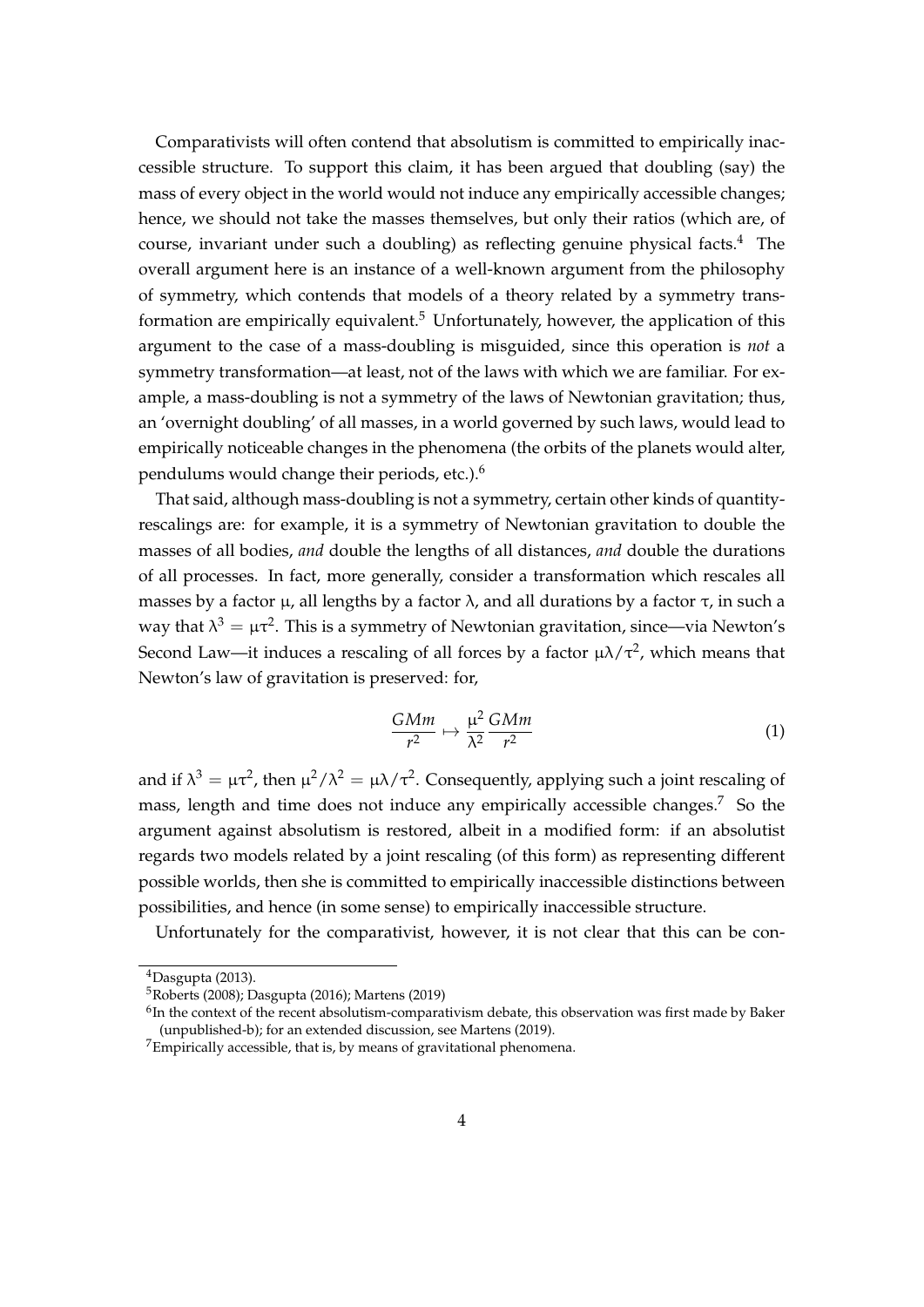strued as a positive argument for comparativism: the comparativist quantity-ratios are invariant under *any* rescaling of mass, length, and time, not just those rescalings where  $λ<sup>3</sup> = μτ<sup>2.8</sup>$  $λ<sup>3</sup> = μτ<sup>2.8</sup>$  $λ<sup>3</sup> = μτ<sup>2.8</sup>$  This leaves the aspiring comparativist with two options. They can give up on trying to capture the full content of Newtonian gravitation, and seek to find some (hopefully empirically equivalent) alternative theory which admits arbitrary rescalings as symmetries, and hence is expressible purely in terms of these ratios.<sup>[9](#page-4-1)</sup> Alternatively, they can employ 'mixed' comparative quantities, in such a way that these quantities are invariants of only the desired rescalings.<sup>[10](#page-4-2)</sup> The simplest form of such a 'mixed' comparativism would be to allow not only mass, length- and time-ratios but also mass-length, length-time and time-mass ratios; this, however, would be committed to empirically inaccessible quantities in just the way that the absolutist is (since a non-uniform rescaling where  $\lambda^3 = \mu \tau^2$  would be a symmetry of the dynamics, but would not leave the trans-quantity ratios invariant). A better idea is to allow a quantity corresponding to the ratio between volume (length cubed) and the product of mass with the square of duration. This will have the right invariance strucutre, but spelling out how this form of comparativism will work is non-trivial.<sup>[11](#page-4-3)</sup>

There is, however, an alternative to both absolutism and comparativism, at least as those have been described here.<sup>[12](#page-4-4)</sup> I noted above that we can revive the argument against absolutism—provided, that is, that the absolutist is committed to regarding models related by joint rescalings as representing distinct possibilities. What happens if we reject that commitment? To answer this question, consider the distinction that [De](#page-32-4)[war](#page-32-4) [\(2019\)](#page-32-4) draws between the 'sophisticated' and 'reduced' reformulations of theories with symmetries. To reduce a theory is to reformulate it purely in terms of symmetryinvariant quantities, with the result that applying the symmetry transformation to a model yields a numerically identical model (indeed, in reduced theories, there is a sense in which the symmetry transformation in question cannot even be expressed). To so-

<span id="page-4-0"></span><sup>8</sup>The same observation applies to Roberts' proposal that 'The reasonable comparativist will not say that just any old rescaling of dimensional quantities will leave everything unchanged; she says only that *uniform* rescalings do' [\(Roberts, unpublished,](#page-34-1) p. 11), where a uniform rescaling is (roughly) one which rescales the relevant constants of nature along with the quantities, in such a way as to preserve the laws. Certainly, holding that only uniform rescalings leave things the same is a much more compelling position; but the problem is whether the comparativist can indeed be reasonable in this fashion, given that two worlds related by a *non*-uniform rescaling will agree on all quantity-ratios.

<span id="page-4-1"></span><sup>&</sup>lt;sup>9</sup>See [Martens](#page-33-3) [\(forthcoming\)](#page-33-3) and [Jacobs](#page-32-2) [\(2019\)](#page-32-2) for further discussion.

<span id="page-4-2"></span> $^{10}\mbox{Baker}$  $^{10}\mbox{Baker}$  $^{10}\mbox{Baker}$  (unpublished)

<span id="page-4-3"></span> $11$ Although I suspect that the apparatus developed here will be useful for doing so, in any event (see footnote [29—](#page-20-1)so even hardcore comparativists should be interested in the below.

<span id="page-4-4"></span> $12$ [\(Wolff, 2020,](#page-34-0) chap. 8) also defends this 'third way' in the absolutism-comparativism debate, and gives a much more detailed discussion of the metaphysical (and meta-metaphysical) issues that are at stake here.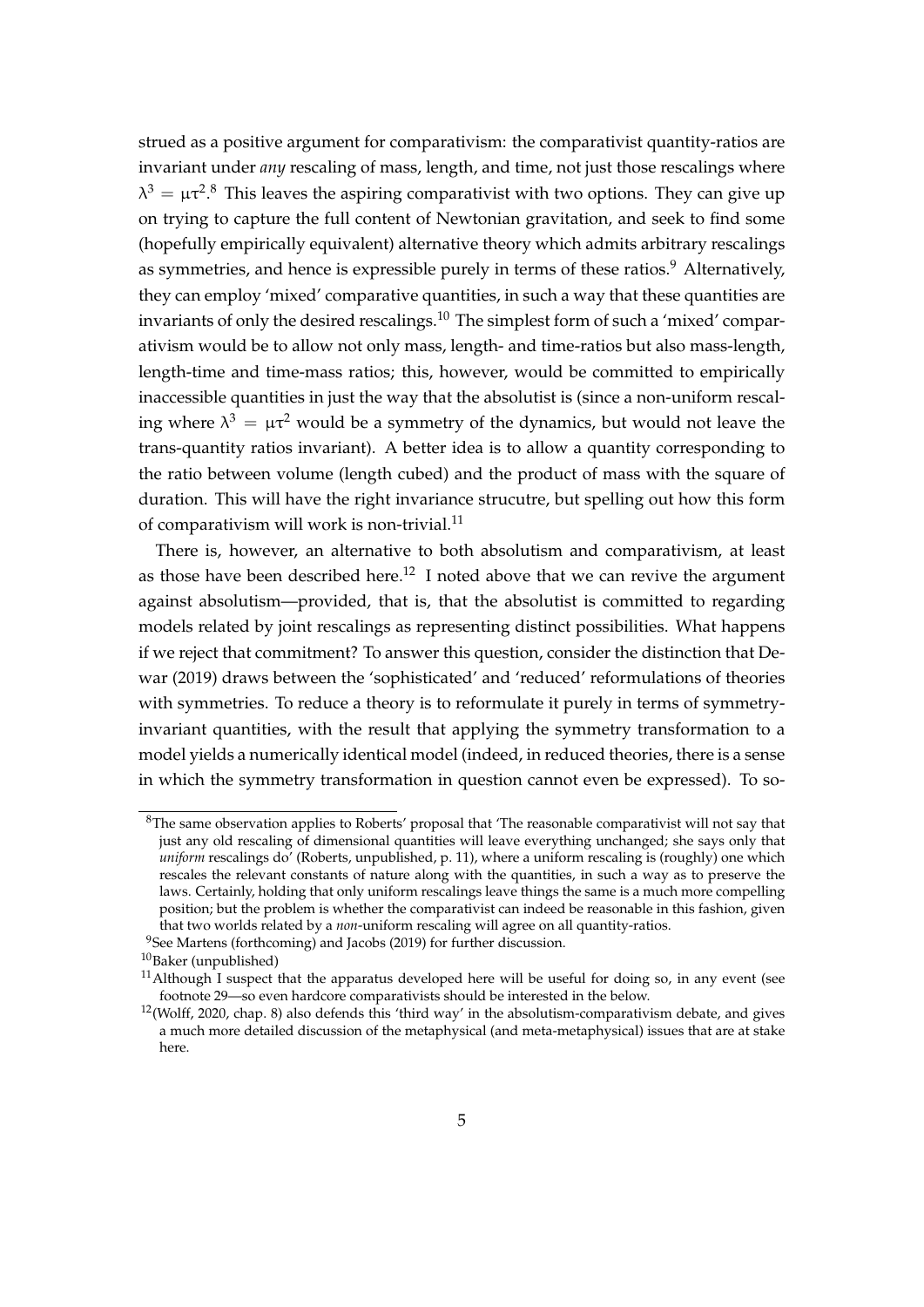phisticate a theory, on the other hand, is to find a formulation of the theory such that symmetry-related models are isomorphic to one another (rather than, as in the reduced theory, identical). Thus, for example, suppose that we start with electromagnetism expressed in terms of the electromagnetic potential; to reduce this theory by its gauge symmetry would be to reformulate it in terms of the electromagnetic field, whereas to sophisticate it by that symmetry would be to reformulate it in terms of *U*(1) fibre bundles.

[Dewar](#page-32-4) [\(2019\)](#page-32-4) argues—following similar arguments for 'sophisticated substantival- $\lim^{13}$  $\lim^{13}$  $\lim^{13}$ —that a sophisticated formulation is sufficient for escaping the argument from empirical inaccessibility, as we may legitimately regard isomorphic models as repre-senting the same possibility.<sup>[14](#page-5-1)</sup> If we accept that claim, then we have a motivation to seek a formulation of Newtonian gravitation which uses absolute quantities, but is formulated in such a way that models related by a joint rescaling (but not by an arbitrary rescaling) are isomorphic to one another.<sup>[15](#page-5-2)</sup> Doing this will, in the first instance, require doing away with the structure of the quantities that goes beyond what is invariant under a rescaling.

So this motivation, too, pushes us towards seeking a formulation of physical theory which uses less structure than a 'standard' formulation. It is going to be a matter of some controversy whether the rescaling-invariant structure coincides with the 'intrin-sic' structure (appealed to in the first motivation) or not.<sup>[16](#page-5-3)</sup> However, the best way to have this debate will be if we can obtain a clear picture of what the rescaling-invariant structure is; we can then assess the suitability of that structure as a candidate for the intrinsic structure of quantities.

The paper proceeds as follows. In the next section, I introduce 'numerical quantities', and justify their use for representing 'pure' ratio-quantities (e.g. the mass-ratio between two objects). In section [3,](#page-8-0) I use numerical quantities to define the structure of scalar quantities (without any notion of a choice of unit); section [4](#page-10-0) shows how such quantities may be algebraically combined, to form product- and ratio-quantities. Sections [5](#page-12-0) and [6](#page-14-0) extend these ideas to include vector quantities: how such quantities are to be defined,

<span id="page-5-0"></span><sup>13</sup>[Pooley](#page-34-3) [\(2006\)](#page-34-3)

<span id="page-5-1"></span> $14$ For sophisticated substantivalism, see [Pooley](#page-34-3) [\(2006\)](#page-34-3); for more on the application of this idea to rescalings, see [Wolff](#page-34-0) [\(2020\)](#page-34-0), [Jacobs](#page-32-2) [\(2019\)](#page-32-2) and [Jacobs](#page-32-2) [\(2019\)](#page-32-2). For a critical discussion of the application of sophistication to arbitrary symmetries, see [Martens and Read](#page-33-4) [\(2020\)](#page-33-4).

<span id="page-5-2"></span> $15$ We could call this position 'sophisticated absolutism'; or, if we take it to be constitutive of absolutism that rescalings generate new possible worlds, then we could follow [Wolff](#page-34-0) [\(2020\)](#page-34-0) and call it 'sophisticated substantivalism' (about quantities).

<span id="page-5-3"></span><sup>&</sup>lt;sup>16</sup>Thanks to an anonymous referee for pressing me on this point.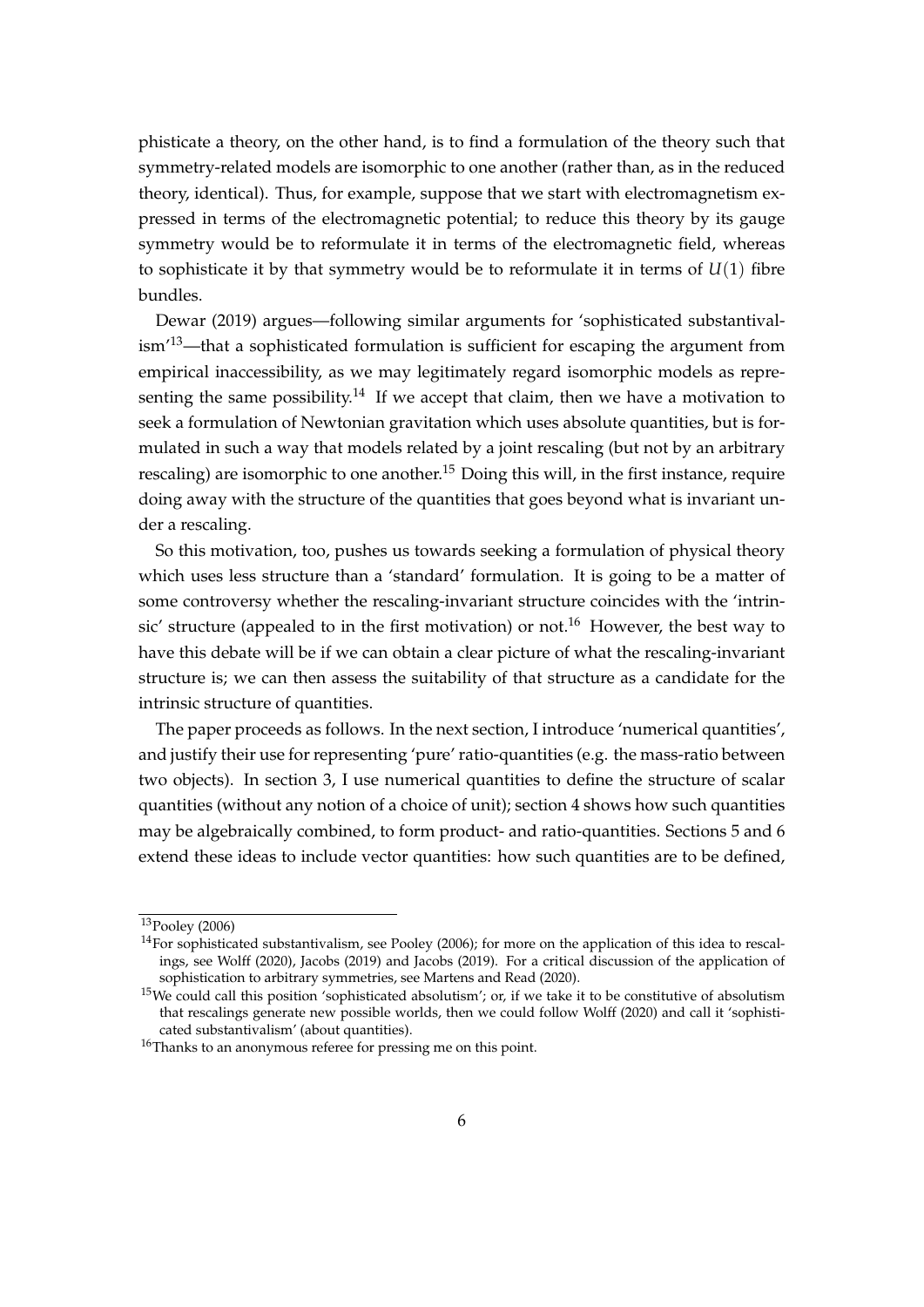and how vectors may be multiplied or divided by scalars.<sup>[17](#page-6-1)</sup> Section [7](#page-16-0) shows how the quantities associated with space, time, and motion can then be defined; whilst section [8](#page-18-0) presents a formulation of Newtonian gravitational theory (for point masses) in terms of these intrinsic quantities. Section [9](#page-20-0) concludes, by evaluating this theory against the two motivations discussed here.

### <span id="page-6-0"></span>**2. Numerical Quantities**

The first kind of quantity we will consider is that of 'numerical' quantities. Such quantities are represented by positive real numbers—without any redundancy or surplus of representation. More exactly, we may say that such quantities take their values in  $\mathbb{R}^+$ , where  $\mathbb{R}^+$  is (by definition) the set of real numbers strictly greater than 0:

$$
\mathbb{R}^+ = \{x : x \in \mathbb{R}, x > 0\}
$$
 (2)

One might be concerned that this is not a sufficiently intrinsic characterisation of such quantities, since it proceeds via the real numbers.<sup>[18](#page-6-2)</sup> However, it is easy to remedy this defect: we define a numerical quantity as a quantity whose values take the form of a complete ordered positive semifield. In Appendix [A,](#page-23-0) it is shown that  $\mathbb{R}^+$  (equipped with the usual order, addition, and multiplication structures) is a complete ordered positive semifield, and that any complete ordered positive semifield is uniquely isomorphic to  $\mathbb{R}^+$ . Thus, we may identify the value-range of any numerical quantity with  $\mathbb{R}^+$ , whilst still abiding by the intrinsicalist scruples of [§1:](#page-1-0) all we are noting is that in light of the unique isomorphism, we may regard  $\mathbb{R}^+$  as providing uniquely assigned labels for the possible values of any numerical quantity. (That is, the requirement that the labelling scheme be an isomorphism suffices to determine which label belongs to which numerical quantity-value.)

The paradigmatic examples of numerical quantities are ratio quantities, such as the mass-ratio between two massive objects. In stating that the bag of lentils is twice as massive as the bag of flour, we do not make some hidden appeal to a choice of unit, or standard of measurement: it is simply true that the number 2 is uniquely apt to represent the mass-ratio in which these two objects stand. Indeed, one can provide a

<span id="page-6-1"></span> $17$ There is a notable element missing here: the issue of how one is to multiply vectors by one another, i.e. how to define scalar or tensor products. I leave this issue for future work.

<span id="page-6-2"></span> $18$ This is an interestingly different kind of non-intrinsicality to the kind discussed in [§1:](#page-1-0) the issue is not that **R** has surplus *structure* relative to a given numerical quantity, but rather that it has surplus *members*. In model-theoretic terminology, the issue is that we want a numerical quantity to have the form of a substructure of **R**, not that we want it to have the form of a reduct of **R**.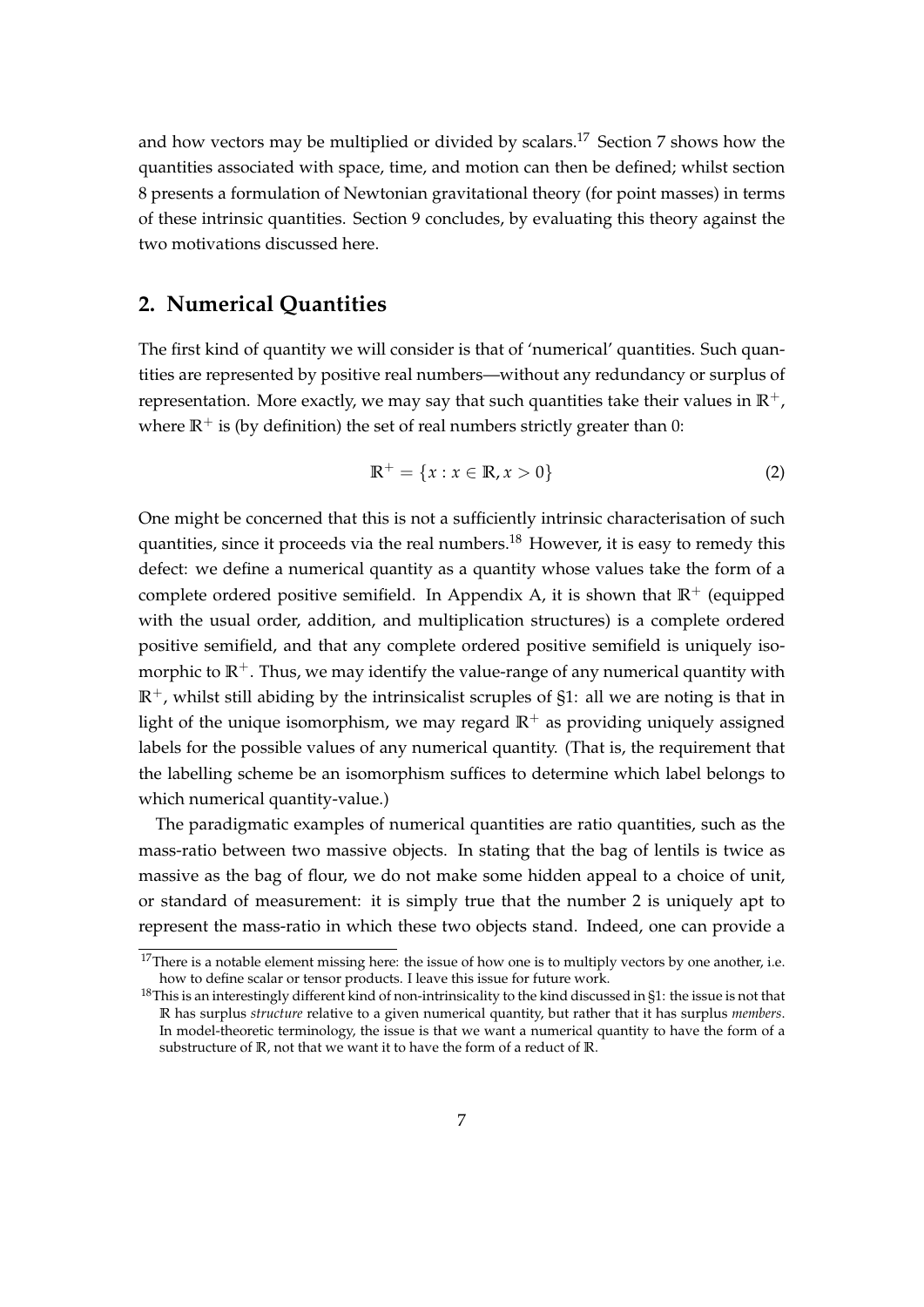straightforward argument for the use of the positive real numbers (equivalently, the use of the elements of a complete ordered positive semifield). I will give the argument for length-ratios, but it may easily be applied to other extensive ratios such as mass or charge.[19](#page-7-0)

Suppose that we have two objects *A* and *B*, and we wish to determine the ratio between their lengths. We take it as given that we can determine when two objects are the same length. Idealising, we assume that given some object, we can produce arbitrarily many objects of the same length. From this, it follows that we can determine when an object is half the length of another (by observing that if the former object is placed end-to-end with an equally long object, the two objects together are the same length as the latter object).

Without loss of generality, suppose that *A* is shorter than *B*. First, we see how many times *A* fits in *B*. Call this number  $n_0$ . We then determine how many times a rod half the length of *A* fits in the remainder of *B*. Call this  $n_1$ . We then determine how many times a rod one-quarter of the length of *A* fits in the remainder of the remainder, and call that number  $n_2$ ; and so on, an infinite number of times. It follows that, where  $l_A$  is the length of *A* and  $l_B$  the length of *B*,

$$
l_A = n_0 l_B + \frac{1}{2} n_1 l_B + \frac{1}{4} n_2 l_B + \cdots
$$
  
=  $n_0 l_B + \sum_{k=1}^{\infty} \frac{n_k}{2^k} l_B$ 

For any  $k > 0$ ,  $n_k$  is bounded by  $n_k < 2$ . Therefore, the sum converges. Hence, the ratio is given by

$$
\frac{l_A}{l_B} = n_0 + \sum_{k=1}^{\infty} \frac{n_k}{2^k}.
$$
 (3)

It follows that the length-ratios are given, in general, by positive real numbers (i.e. that length-ratios are a numerical quantity): a convergent sum of rational numbers will yield some positive real number, since the positive real numbers are the completion of the positive rational numbers.

<span id="page-7-0"></span> $19$ That said, there is one important limitation: this argument is limited to ratios of extensive quantities, and it supposes that the empirical correlate of addition is direct concatenation. How to justify the structure of intensive quantities such as temperature, and what to say about 'deviant' addition operations (like those discussed in [Ellis](#page-32-5) [\(1966\)](#page-32-5) and [Michell](#page-33-5) [\(1999\)](#page-33-5)), are further questions beyond the scope of this paper. For a more detailed discussion of the concept of extensive quantity (and an argument that the above is too glib in treating mass and length analogously), see [Perry](#page-33-6) [\(2015\)](#page-33-6); for more on deviant addition operations, see [\(Krantz](#page-33-7) *et al.*, [1971,](#page-33-7) §3.9), [Eddon](#page-32-6) [\(2014\)](#page-32-6), and [\(Wolff, 2020,](#page-34-0) chap. 9).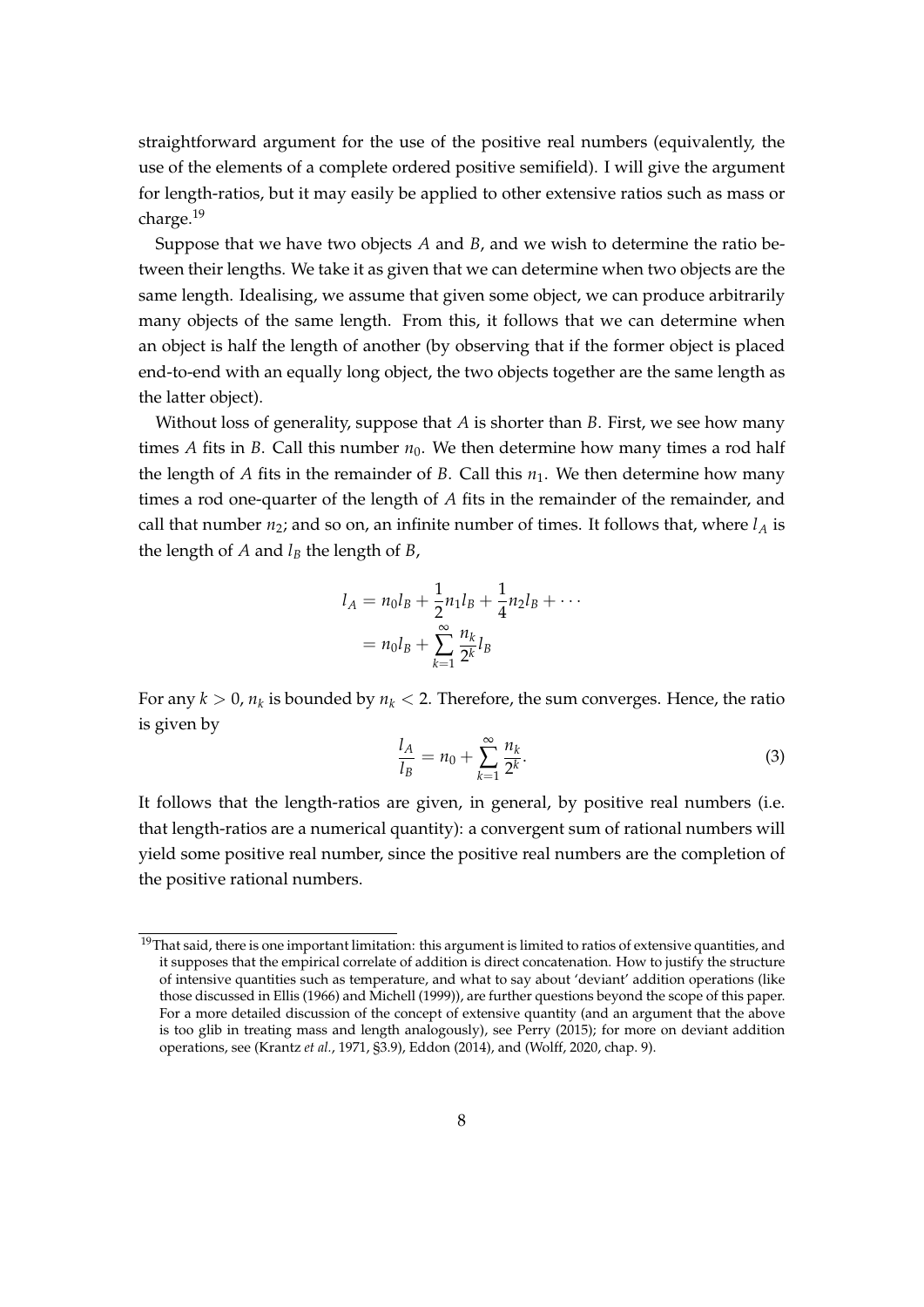#### <span id="page-8-0"></span>**3. Scalar Quantities**

Next, we consider 'scalar quantities'. These quantities may also be represented by  $\mathbb{R}^+$ , but only once a choice of unit has been made: that is to say, once some particular scalar value has been chosen to be represented by the number 1. This immediately suggests one way to characterise a scalar structure: regarding  $\mathbb{R}^+$  as a multiplicative group, a scalar structure is a 'principal homogeneous space' (also known as a 'torsor') for this group. To explain this, we need to recall a little bit of group theory.

First, given a group *G* and a set Ω, an 'action' of *G* on Ω is an association of each  $g \in G$  with a bijection  $a \mapsto g * a$  of  $\Omega$  to itself, such that  $gh * a = g * (h * a)$ . This action is said to be 'free' if for every  $g \neq h$  and every  $a \in \Omega$ ,  $g * a \neq h * a$ ; and it is said to be 'transitive' if for every *a*, *b* ∈ Ω, there is a *g* ∈ *G* such that *g* ∗ *a* = *b*. If *G*'s action on Ω is both free and transitive, then for every  $a, b \in Ω$ , there is exactly one *g* ∈ *G* such that  $g * a = b$ ; in such a case, the action is said to be 'regular'. We will refer to this unique group element *g* as the 'ratio' of *b* to *a*, and denote it by  $\frac{b}{a}$ .  $\Omega$  is a principal homogeneous space for *G* exactly if the action of *G* on Ω is regular.

One useful way to think of such a principal homogeneous space  $\Omega$  is that it looks just like *G*, except that we 'forget where the origin is': if we pick (arbitrarily) some point *a*  $\in$  Ω as the origin, then we can regard  $\Omega$  as a group with group multiplication defined by

$$
bc := \left(\frac{b}{a}\frac{c}{a}\right) * a \tag{4}
$$

and show that this group is isomorphic to *G*, via the isomorphism  $b \mapsto \frac{b}{a}$ .

Moreover, suppose that *G* carries some further structure which is compatible with its group structure, in the sense of being invariant under group multiplication: if this non-group structure took the form of an *n*-ary relation *R*, for instance, then compatibility would require that for any  $g_1, \ldots, g_n, h \in G$ ,  $R(g_1, \ldots, g_n)$  iff  $R(hg_1, \ldots, hg_n)$ . Then we may regard  $\Omega$  as also carrying this structure, by transferring said structure via one of the above-mentioned isomorphisms; the compatibility requirement will entail that the transferred structure is independent of which isomorphism we choose. The relation *R*, for instance, would be transferred over by stipulating that for any  $a_1, \ldots, a_n \in \Omega$ ,  $R(a_1, \ldots, a_n)$  iff  $R(\frac{a_1}{b}, \ldots, \frac{a_n}{b})$ , for any arbitrarily chosen  $b \in \Omega$ . It is straightforward to check that this definition is well-formed, since for any  $c \in \Omega$ ,  $R(\frac{a_1}{b},\ldots,\frac{a_n}{b})$  iff  $R(\frac{a_1}{c},\ldots,\frac{a_n}{c})$ .

Thus, when we say that a scalar quantity  $S$  has the structure of a principal homogeneous space for the multiplicative group  $\langle \mathbb{R}^+, \cdot \rangle$ , we mean that we take as given some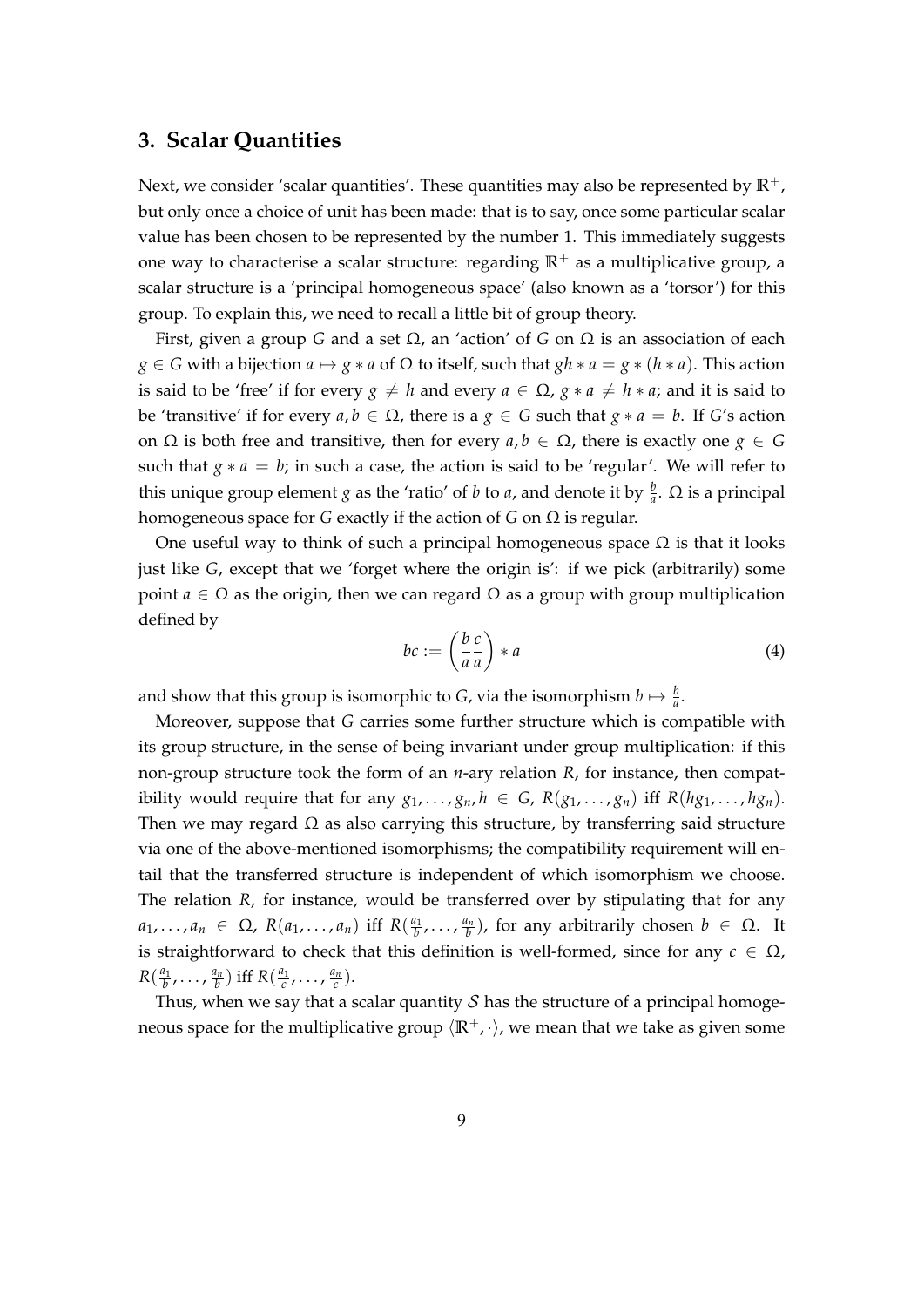action  $a \mapsto x * a$  of  $\mathbb{R}^+$  on S which is such that for any  $a, b \in S$ , there is a unique  $x \in \mathbb{R}^+$ for which  $x * a = b$ . As in the general case, we shall refer to this *x* as the ratio of *b* to *a*, and denote it by  $\frac{b}{a}$ . And, indeed, the ratio of *b* to *a* is just the sort of thing that we would think of as the ratio of one scalar quantity to another: for instance, if  $S$  were a mass-scale, then these ratios are mass-ratios (in the ordinary sense of the term); and as we have seen, mass-ratios inhabit  $\mathbb{R}^+$ . Moreover, subject to a choice of unit,<sup>[20](#page-9-0)</sup> S may be identified with  $\mathbb{R}^+$ . This, of course, is just the observation we started this section with.

Being a principal homogeneous space over  $\mathbb{R}^+$ , S inherits any of the structure of  $\mathbb{R}^+$ which is invariant under the multiplicative action of  $\mathbb{R}^+$  on itself. This includes, in particular, the additive and order structure of  $\mathbb{R}^+$ , as these are both invariant under multiplication: for any  $x, y, z \in \mathbb{R}^+$ ,

$$
x \cdot (y + z) = x \cdot y + x \cdot z \tag{5}
$$

$$
x < y \text{ iff } z \cdot x < z \cdot y \tag{6}
$$

More specifically, the addition of scalars is defined, in terms of the addition of ratios of scalars (elements of  $\mathbb{R}^+$ ) by

$$
a + b = \left(\frac{a}{c} + \frac{b}{c}\right) * c \tag{7}
$$

where *c* is an arbitrarily chosen scalar; and the order-relation on scalars is defined, in terms of the order-relation on ratios of scalars, by

$$
a < b \text{ iff } \frac{a}{c} < \frac{b}{c} \tag{8}
$$

where, again, *c* is an arbitrarily chosen scalar. These definitions are easily shown to be well-formed, i.e., independent of the choice of *c*. [21](#page-9-1) Similarly, since **R**<sup>+</sup> is a Lie group, S inherits differentiability structure from it (i.e.,  $S$  is a differential manifold).

By way of contrast, the multiplicative structure of  $\mathbb{R}^+$  is not transferred to  $\mathcal{S}_r$ , since that structure is not invariant under multiplication: in general, for arbitrary  $x, y, z \in$  $\mathbb{R}^+$ ,

$$
x \cdot (y \cdot z) \neq (x \cdot y) \cdot (x \cdot z). \tag{9}
$$

Again, this makes intuitive sense: we expect statements about adding masses together,

<span id="page-9-0"></span><sup>&</sup>lt;sup>20</sup>There is something of a pun here: we may read this as the choice of a 'unit of quantity' (e.g. the choice of some particular quantity of mass to serve as our unit of mass), or as the choice of an element of  $S$  to serve as multiplicative unit (i.e. group identity).

<span id="page-9-1"></span><sup>&</sup>lt;sup>21</sup>They do, however, depend on what action of  $\mathbb{R}^+$  on *S* is being used; this tracks the possibility of introducing different order or additive structures onto *S*. See Appendix [A.](#page-23-0)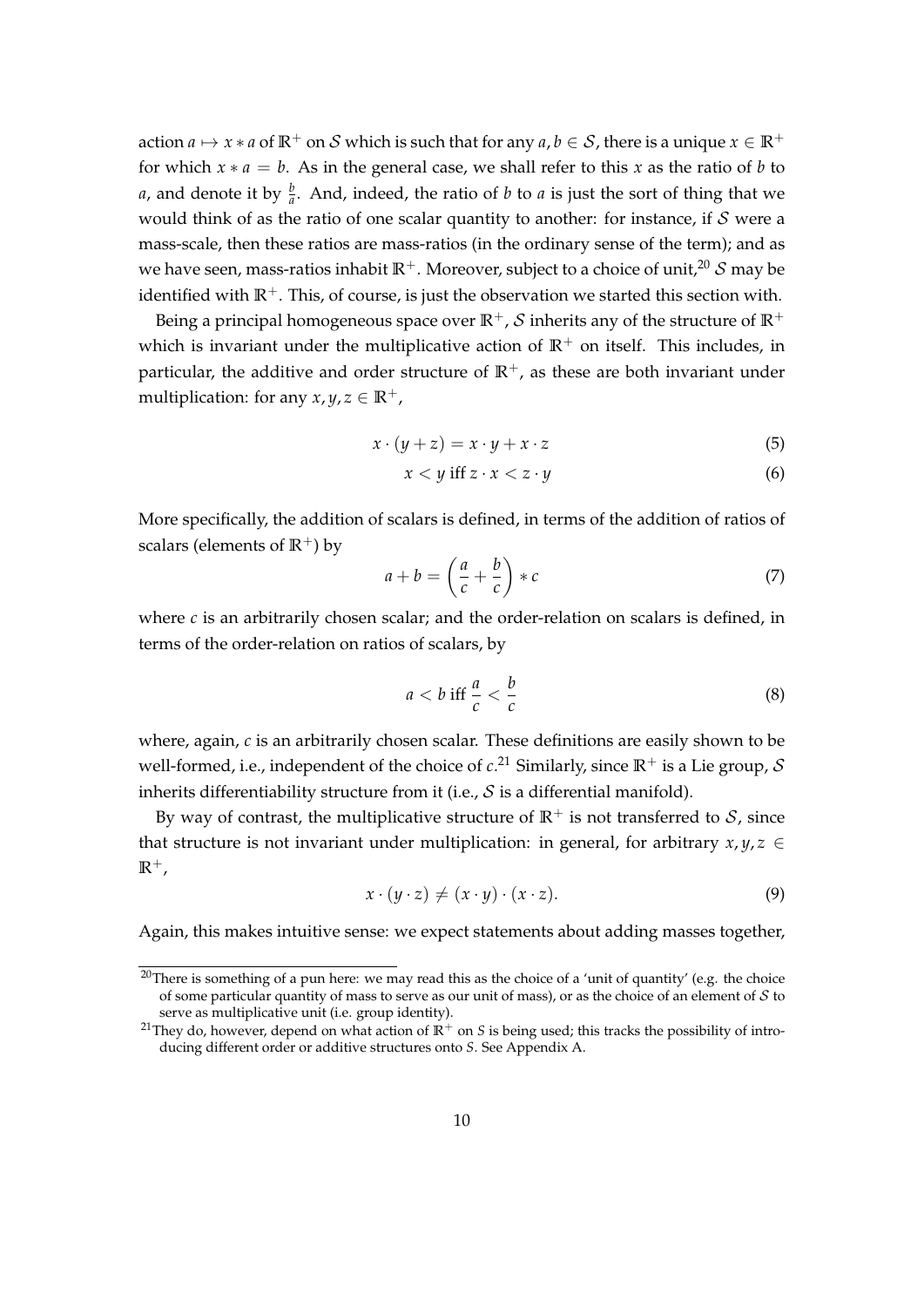or about which mass is greater than another, to be well-formed; but not statements about what mass one obtains by multiplying two masses together. $^{22}$  $^{22}$  $^{22}$ 

However, although characterising scalar structures as principal homogeneous spaces of a certain kind is a convenient (and potentially illuminating) way of proceeding, one might feel uncomfortable with it as a method: it might be felt that this treatment is insufficiently intrinsic, and that we should instead be characterising these structures through a set of appropriate axioms. I am not wholly convinced by this worry. Effectively, this approach to scalar structures amounts to claiming that any scalar structure is characterised by a certain kind of binary relation that holds between pairs of scalar magnitudes—it is just that the binary relation's possible values have the structure of  $\mathbb{R}^+$ , rather than that of the set  $\{\text{True}, \text{False}\}$ .<sup>[23](#page-10-2)</sup> It is, therefore, a relation with a determinate-determinable structure, just as mass itself is a property with a determinate-determinable structure.<sup>[24](#page-10-3)</sup>

Nevertheless, for those who do share this worry, an axiomatic treatment of the desired kind is available. In Appendix [A,](#page-23-0) it is shown that scalar structures can alternatively be characterised as complete dense ordered positive semigroups, using a set of axioms that (in essence) are the same as those given by Hölder [\(1901\)](#page-32-7). That is, we can show that any principal homogeneous space over  $\mathbb{R}^+$  obeys the relevant axioms, and that any model of the axioms admits a regular action of  $\mathbb{R}^+$ . I will take this to legitimate the analysis of scalar structures in terms of regular actions of  $\mathbb{R}^+$ .

# <span id="page-10-0"></span>**4. Scalar Algebra**

Thus, a scalar quantity S is characterised by the fact that it comes equipped with a regular action of  $\mathbb{R}^+$ . We now use this action to define products and ratios of scalar quantities: this will enable us to define quantities such as total momentum (the product of mass with speed) or density (the ratio of mass to volume). We already have—indeed, we began with—ratios of a given scalar quantity to itself; now, though, we will see how to define products of scalar quantities, and ratios between distinct scalar quantities. So

<span id="page-10-1"></span><sup>&</sup>lt;sup>22</sup>This isn't to say that no sense can be made of multiplying two masses together: just that the answer, whatever it is, will not itself be a mass. Indeed, in section [4](#page-10-0) we shall see how to construct the quantity of 'mass-squared', in which the products of masses live.

<span id="page-10-2"></span><sup>&</sup>lt;sup>23</sup>Indeed, it has been suggested that the real numbers might be defined as magnitude-ratios, i.e. as the values of this relation [\(Forrest and Armstrong, 1987;](#page-32-8) [Michell, 1994\)](#page-33-8). For further discussion of the idea that scalar quantities may be understood as magnitudes characterised by their standing in ratio-relations, see [Michell](#page-33-9) [\(2004\)](#page-33-9).

<span id="page-10-3"></span> $^{24}$ Although see [\(Wolff, 2020,](#page-34-0) chap. 9) for reasons to think that determinate-determinable structure is not very useful as a way of thinking about the metaphysics of quantities.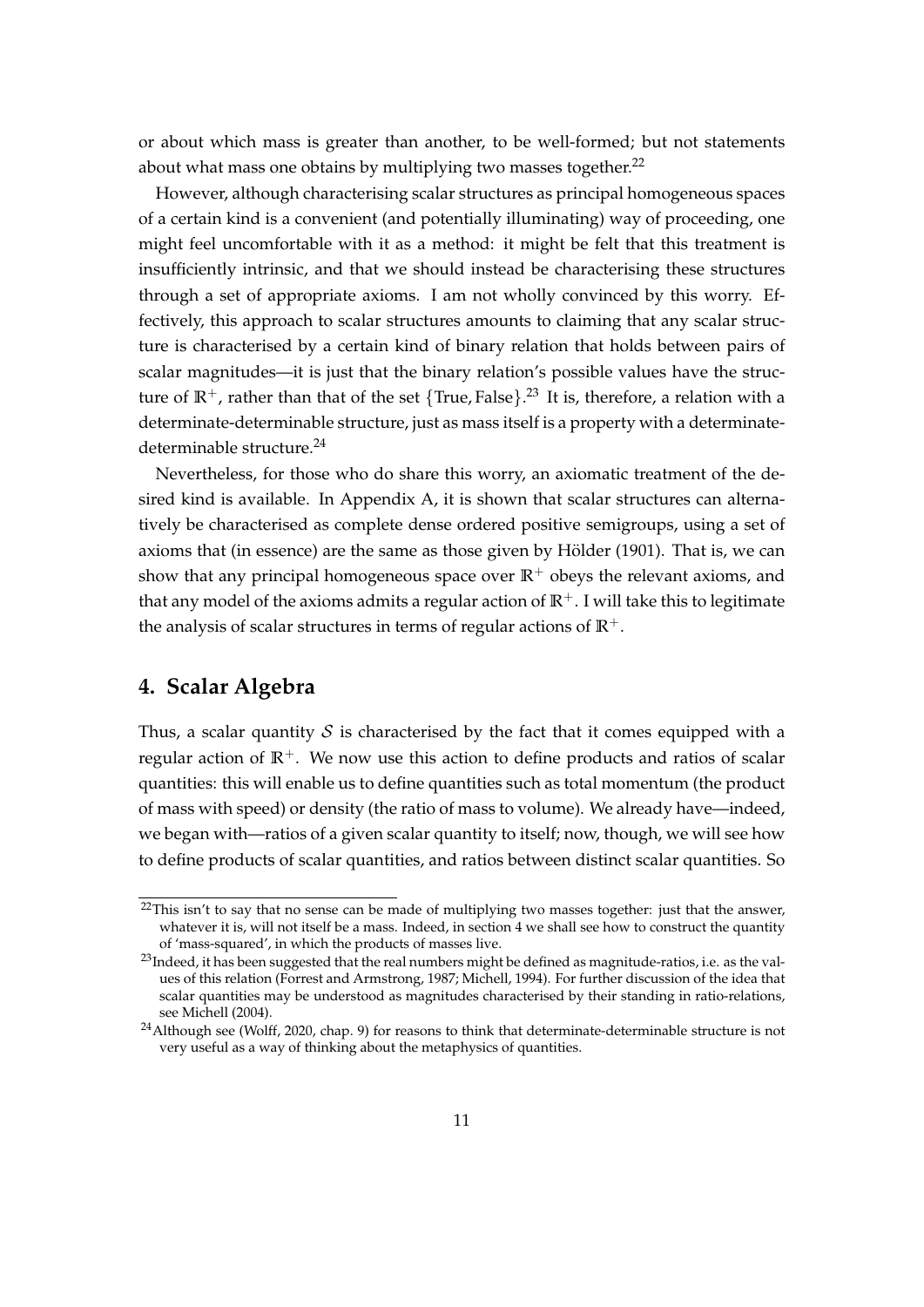suppose that  $S_1$  and  $S_2$  are two scalar quantities, each equipped with the canonical action. We will denote the product quantity by  $\mathcal{S}_1\cdot \mathcal{S}_2$ . To define it, let  $(\ast,\ast^{-1})$  denote the following action of  $\mathbb{R}^+$  on  $\mathcal{S}_1 \times \mathcal{S}_2$ : for all  $x \in \mathbb{R}^+$ ,  $a_1 \in \mathcal{S}_1$ ,  $a_2 \in \mathcal{S}_2$ , acting on  $(a_1, a_2)$ with *x* yields

$$
(x * a_1, x^{-1} * a_2). \t\t(10)
$$

It is straightforward to verify that this is indeed a group action. We then define  $S_1 \cdot S_2$ as the quotient of  $S_1 \times S_2$  by this action: that is,

$$
S_1 \cdot S_2 := S_1 \times S_2 / (\mathbb{R}^+ / \mathbb{R}^+)
$$
 (11)

In other words, we define the product quantity  $S_1 \cdot S_2$  as a set of pairs—with the proviso that the product defined by the pair  $(a_1, a_2)$  is the same as the product defined by the pair  $(xa_1, x^{-1}a_2)$ . We will denote elements of  $S_1 \cdot S_2$  by expressions of the form  $a_1 \cdot a_2$ , thereby denoting the equivalence class to which the pair  $(a_1, a_2)$  belongs: thus,  $a_1 \cdot a_2 =$  $xa_1 \cdot x^{-1}a_2.$ 

So far, however,  $S_1 \cdot S_2$  is a mere set. In order to give it some structure, we now equip it with an action of  $\langle \mathbb{R}^+, \cdot \rangle$ : namely, for any  $x \in \mathbb{R}^+, a_1 \in S_1, a_2 \in S_2$ ,

$$
x * (a_1 \cdot a_2) = (x * a_1) \cdot a_2 \tag{12}
$$

First, this action is well-defined (i.e., is independent of the choice of  $a_1$  and  $a_2$ ): a few lines of algebra shows that for any  $x, y \in \mathbb{R}^+$ ,

$$
x * (y * a_1 \cdot y^{-1} * a_2) = x * (a_1 \cdot a_2)
$$
\n(13)

Second, the action is regular: it is straightforward to show that for any two products  $a_1 \cdot a_2$  and  $a'_1 \cdot a'_2$  (with  $a_1, a'_1 \in S_1$  and  $a_2, a'_2 \in S_2$ ), there is a unique  $z \in \mathbb{R}^+$  such that  $z * (a_1 \cdot a_2) = a'_1 \cdot a'_2.$ 

Hence, this action makes the product quantity  $S_1 \cdot S_2$  into a principal homoegenous space for  $\mathbb{R}^+$ : or, in other words, the product of two scalar quantities is itself a scalar quantity (as one would expect). As a result,  $S_1 \cdot S_2$  is equipped with both additive and order structure, just as any scalar quantity is.

The 'ratio' quantity  $\frac{Q_1}{Q_2}$  is defined by a similar method to that used to define the product. This time, let  $(*, *)$  denote the following action of  $\mathbb{R}^+$  on  $\mathcal{S}_1 \times \mathcal{S}_2$ : for all  $x \in \mathbb{R}^+$ ,  $a_1 \in S_1$ ,  $a_2 \in S_2$ ,

$$
x(*,*)(a_1,a_2)=(x*a_1,x*a_2)
$$
\n(14)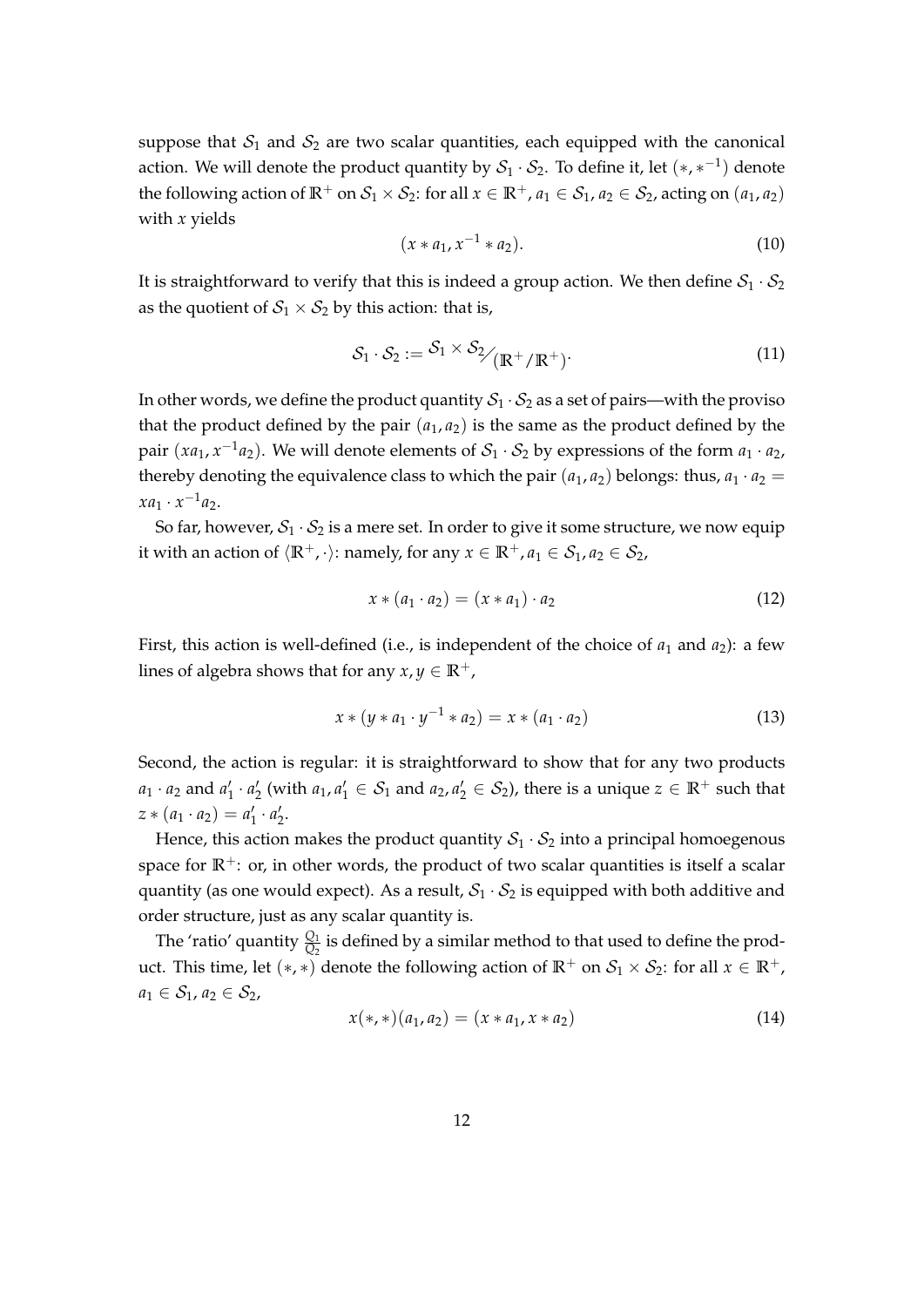We then define

$$
\frac{\mathcal{S}_1}{\mathcal{S}_2} := \mathcal{S}_1 \times \mathcal{S}_2 / \langle *, * \rangle \tag{15}
$$

Thus, the idea is that the ratio defined by the pair  $(a_1, a_2)$  is the same as the ratio defined by the pair  $(x * a_1, x * a_2)$ ; note the analogy to defining the rational numbers in terms of the natural numbers. Members of  $\frac{Q_1}{Q_2}$  will be denoted by expressions of the form  $\frac{a_1}{a_2}$ , this denoting the equivalence class of  $(a_1, a_2)$ .

Again, we define an action of  $\mathbb{R}^+$  on  $\frac{Q_1}{Q_2}$ , according to:

$$
r * \frac{a_1}{a_2} = \frac{r * a_1}{a_2} \tag{16}
$$

As with the product quantity, it is straightforward to show that this action is both welldefined and regular. So  $\frac{Q_1}{Q_2}$  is also a principal homogeneous space for  $\mathbb{R}^+$ ; thus ratios of scalars are themselves scalars, and any ratio quantity possesses both additive and order structure.

There is a special case, however, which is worth remarking upon. If  $S_1 = S_2$ , then the condition  $a_1 = a_2$  is well-posed. Moreover, this condition is preserved under the action  $(*, *)$ ; note, by contrast, that the action  $(*, *^{-1})$  does not preserve this condition. This means that in the ratio quantity  $\frac{S}{S}$ , the element  $\frac{a}{a}$  is naturally privileged. It is therefore a natural choice of unit, which can be used to upgrade  $\frac{\mathcal{S}}{\mathcal{S}}$  from a principal homogeneous space for  $\mathbb{R}^+$  to (a canonical copy of)  $\mathbb{R}^+$  itself, by equipping it with multiplicative structure. But this makes sense, since quantities of the form  $\frac{a_1}{a_2}$  where  $a_1, a_2 \in S$ , are the 'pure' ratios that we met earlier: that is, the ones which are not just a scalar quantity, but a numerical quantity.

# <span id="page-12-0"></span>**5. Vector Quantities**

Now, we turn to 'vector' quantities.[25](#page-12-1) We will define a vector quantity to be a quantity whose values constitute a vector space, equipped with a scalar-valued Euclidean norm. For example, the quantity of spatial displacement takes values in a length-valued threedimensional vector space; the quantity of velocity takes values in a three-dimensional speed-valued vector space; and the quantity of temporal displacement takes values in a one-dimensional duration-valued vector space. In general, I will use double-struck typeface to indicate vector quantities, e.g. **V**, and boldface to indicate values of those

<span id="page-12-1"></span> $25$ For further discussion of the metaphysics of vector quantities, see [Beisbart](#page-31-2) [\(2009\)](#page-31-2). The account here is primarily concerned with vector quantities that arise in classical physics; for an illuminating discussion of the metaphysics of quantum-mechanical spin, see [Wolff](#page-34-4) [\(2015\)](#page-34-4).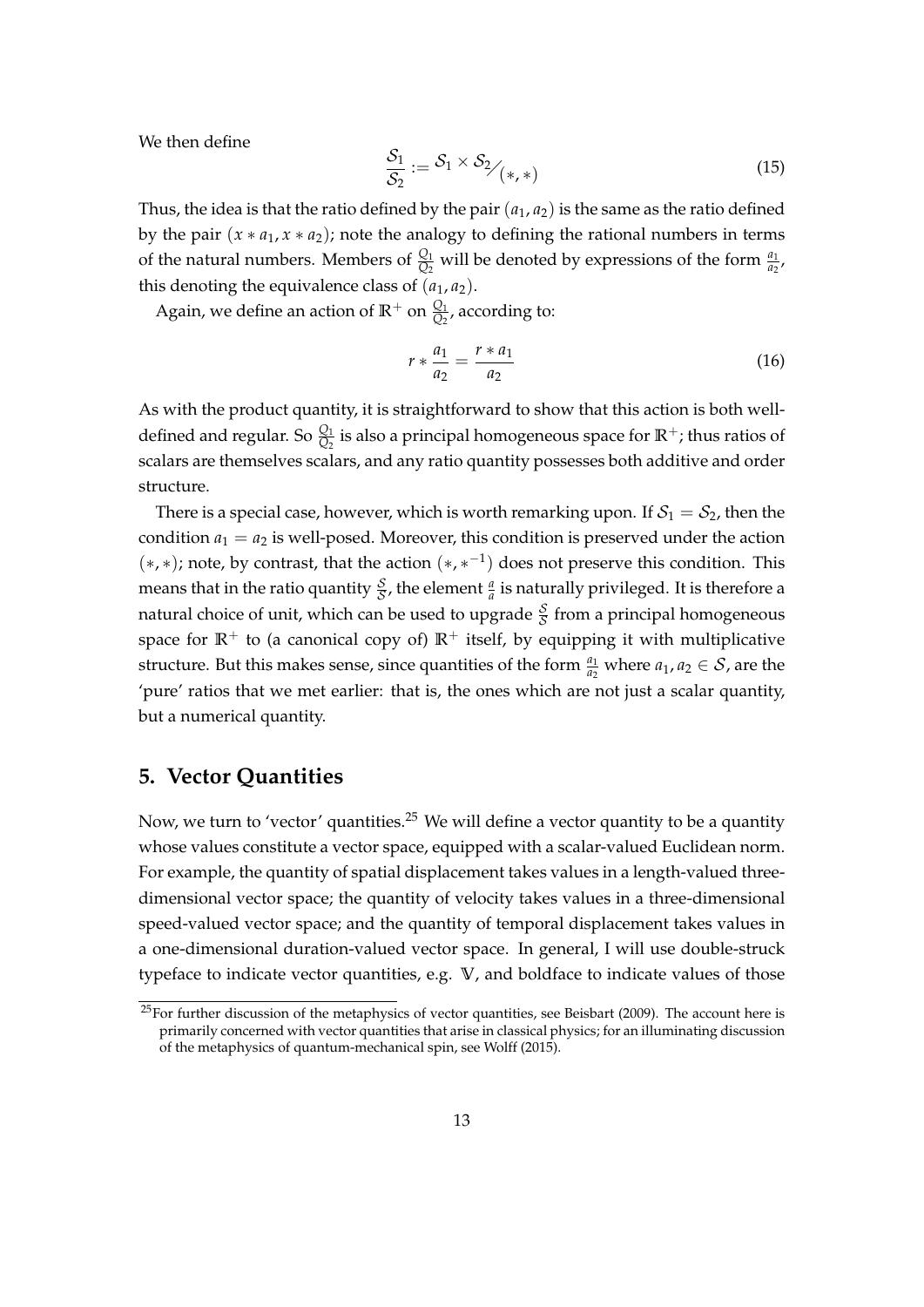quantities, e.g. **v**. (Similarly, the zero vector in **V** will be denoted **0**.) I will use the same letter, but in script, to denote the scalar quantity in which the vector quantity's norm takes values: thus, the vector quantity  $V$  will have a  $V$ -valued norm.

To say that **V** has a V-valued Euclidean norm means the following. First, we extend the structure V to its 'null completion'  $V_0$ : this is an expansion of V to  $V \cup \{0\}$ , with  $\lt$ and  $+$  extended to 0 as follows:

- For all  $a \in \mathcal{V}$ ,  $0 < a$
- For all  $a \in V$ ,  $0 + a = a + 0 = a$

This is necessary to allow for the possibility that a vector has null magnitude. We extend the action of  $\mathbb{R}^+$  to  $\mathcal{V}_0$  by stipulating that

$$
\lambda \cdot 0 = 0 \tag{17}
$$

and use this definition to extend the scalar algebra of [§4](#page-10-0) to null completions; we find that  $S \cdot V_0 = S_0 \cdot V_0 = (S \cdot V)_0$ , with  $s \cdot 0 = 0$  and  $0 \cdot 0 = 0$ ; and  $V_0/S = (V/S)_0$ , with  $0/s = 0.$ 

Second, a V-valued norm is a map  $| \bullet | : \mathbb{V} \to V_0$  which obeys the following conditions for any **v**,  $\mathbf{w} \in \mathbb{V}$ ,  $\lambda \in \mathbb{R}$ :

$$
|\mathbf{v} + \mathbf{w}| \le |\mathbf{v}| + |\mathbf{w}| \tag{18a}
$$

$$
|\lambda \mathbf{v}| = |\lambda| |\mathbf{v}| \tag{18b}
$$

$$
|\mathbf{v}| = 0 \text{ iff } \mathbf{v} = \mathbf{0} \tag{18c}
$$

where  $|\lambda|$  is the absolute value of  $\lambda$ . Finally, to say that this norm is 'Euclidean' means that it obeys the parallelogram law: for any  $v, w \in V$ ,

$$
2|\mathbf{v}|^2 + 2|\mathbf{w}|^2 = |\mathbf{v} + \mathbf{w}|^2 + |\mathbf{v} - \mathbf{w}|^2
$$
 (19)

Note that this definition makes use of the extension of scalar algebra to null completions. This has the useful consequence that **V** carries an inner product  $\langle \cdot, \cdot \rangle : V \times V \rightarrow$  $V \cdot V$ , defined by the polarisation identity

$$
\langle \mathbf{v}, \mathbf{w} \rangle = \frac{1}{4} \left( |\mathbf{v} + \mathbf{w}|^2 - |\mathbf{v} - \mathbf{w}|^2 \right)
$$
 (20)

Indeed, an alternative approach would have been to stipulate that  $V$  carries a  $(\mathcal{V} \cdot \mathcal{V})$ valued inner product, rather than a V-valued norm.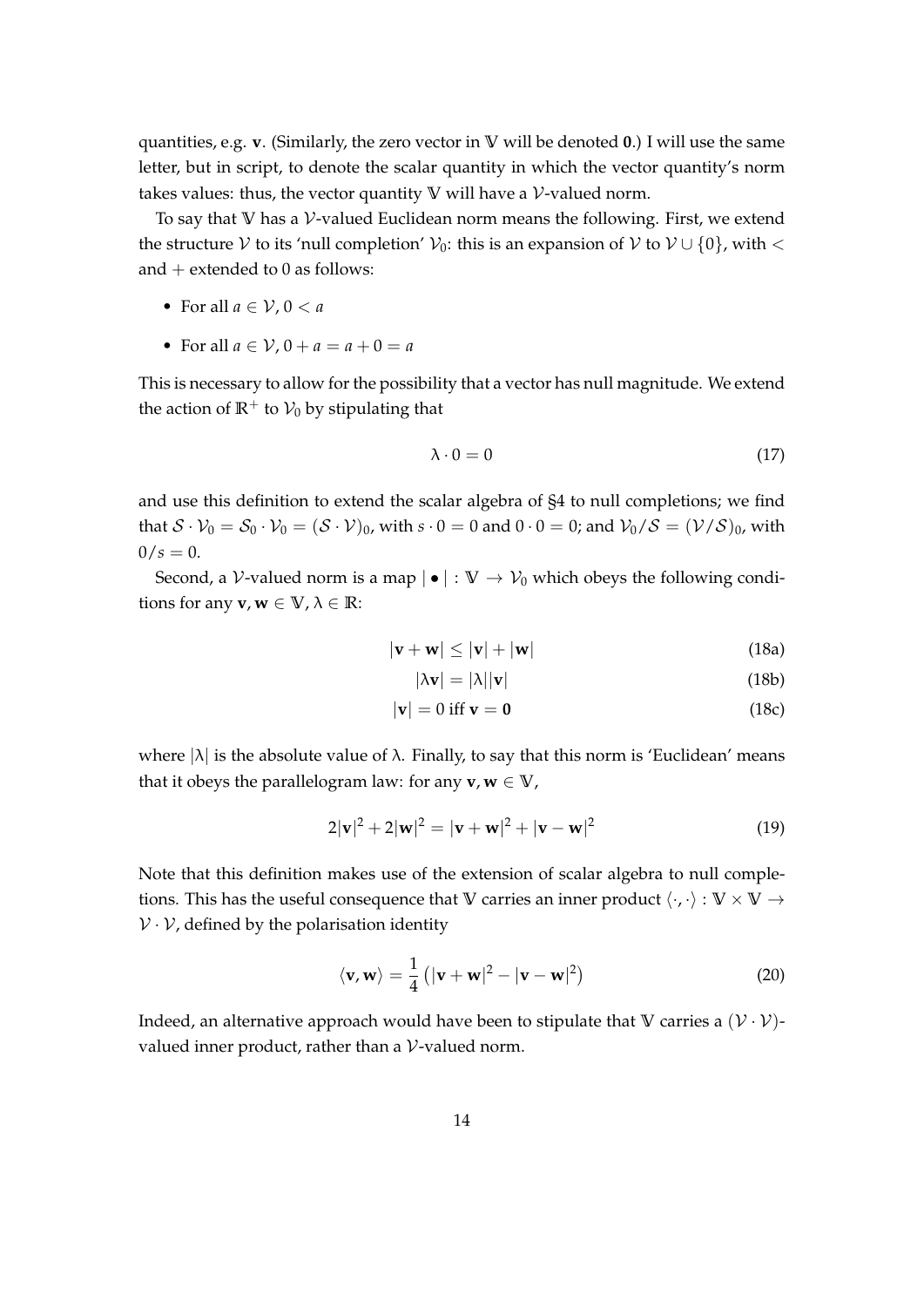If we define (say) velocities as taking values in one vector space, that clearly can't be quite the same as the vector space in which forces take values, since velocity and force are different quantities. Yet we do want to permit certain kinds of comparisons between forces and velocities: namely, comparisons of direction. For instance, it is physically well-posed to ask whether the force on a ship is in the same direction as the ship's motion, or whether it is at some non-trivial angle, since the answer will affect what happens to the ship subsequently: if the force is directed along the ship's direction of motion, the ship will continue in that direction with increasing speed; if it is angled, the ship will change direction; if it is directly opposed to the ship's motion, the ship will keep the direction but lose speed.

Thus, at certain points in the sequel we will need the notion of a vector quantity's space of directions. We therefore define the 'direction'  $\vec{v}$  of a vector **v** as the equivalence class of **v** under positive rescaling:

$$
\vec{\mathbf{v}} := \{\mathbf{w} = \lambda \mathbf{v} : \lambda \in \mathbb{R}^+\}\
$$
 (21)

The set of directions of **V**—i.e., the quotient of **V** under this equivalence relation—will be denoted  $\vec{V}$ . If  $V$  is *n*-dimensional, then  $\vec{V} \cong S^{n-1} \cup \{0\}$ , where  $S^{n-1}$  is the  $(n-1)$ dimensional unit sphere. Hence, any two vector quantities of the same dimension will have isomorphic spaces of directions; if there is a canonical isomorphism between the directions of **V** and those of **W** (such as in the case of force and velocity), then we will write  $\vec{V} = \vec{W}$ . (We will see in [§7](#page-16-0) how such canonical isomorphisms can come about.)

Now that we have the notion of direction, we are able to give precise expression to the classic concept of a vectorial quantity as 'a quantity which is considered as possessing *direction* as well as *magnitude*.<sup>'[26](#page-14-1)</sup> In particular, one can uniquely identify any **v**  $\in$  **V** by specifying  $|\mathbf{v}|$  and  $\vec{\mathbf{v}}$ : if  $|\mathbf{w}| = |\mathbf{v}|$  and  $\vec{\mathbf{w}} = \vec{\mathbf{v}}$ , then  $\mathbf{w} = \mathbf{v}$ . Furthermore, given any magnitude and direction, there exists some vector with that magnitude and direction. We will use this observation below.

# <span id="page-14-0"></span>**6. Vector Algebra**

We have seen above how scalar quantities may be combined to form products and ratios. In this section, we consider how scalar and vector quantities may be combined with one another.

Suppose that we wish to combine a scalar quantity  $S$  with a vector quantity  $V$ . In

<span id="page-14-1"></span> $\sqrt[26]{(Gibbs, 1960, p. 1)}$  $\sqrt[26]{(Gibbs, 1960, p. 1)}$  $\sqrt[26]{(Gibbs, 1960, p. 1)}$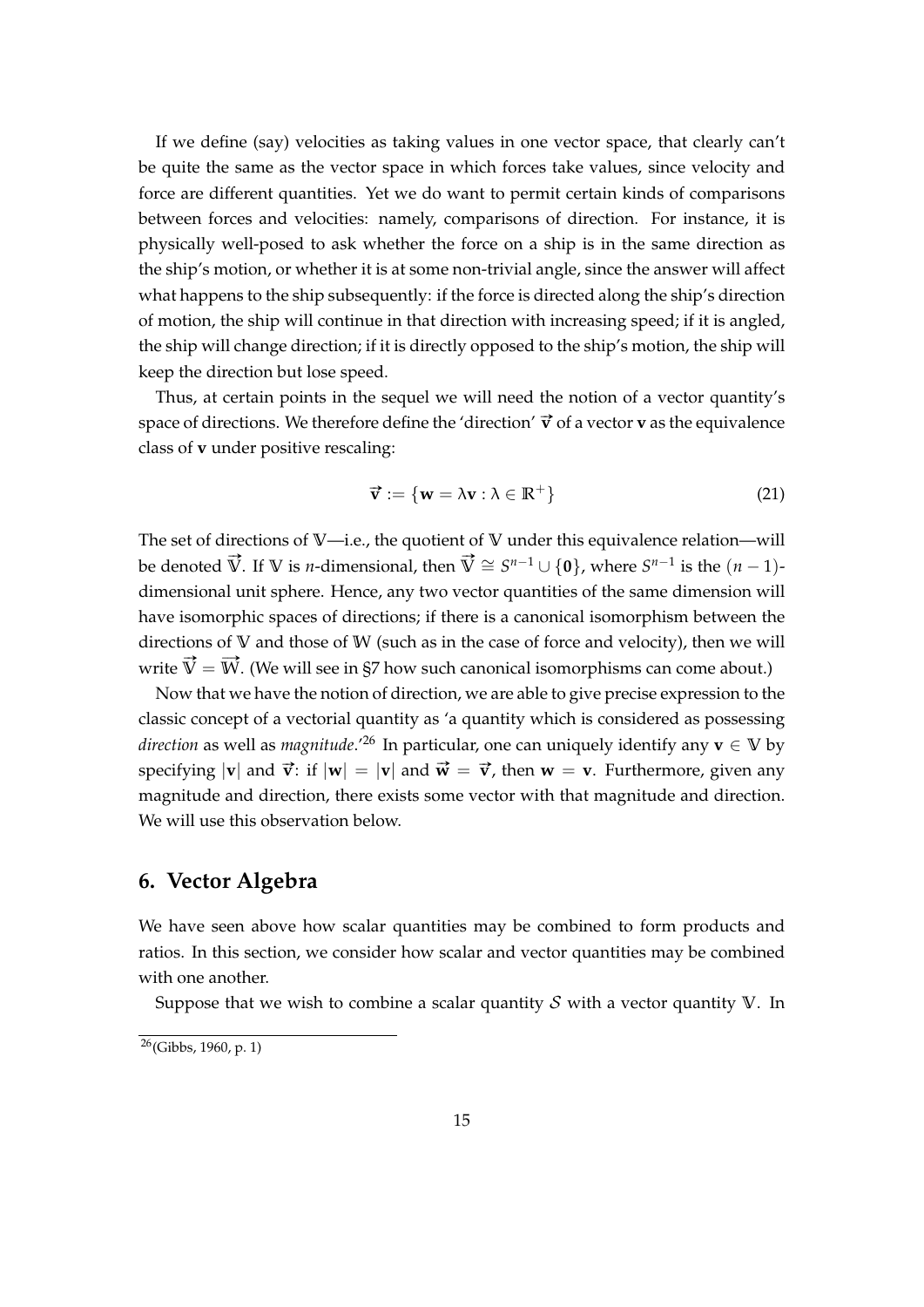this case, we can formulate two further vector quantities: the product quantity  $S \cdot V$ and the ratio quantity  $V/S$ . These are defined in essentially the same fashion as above. Thus, the product quantity  $S \cdot V$  consists of equivalence classes of pairs  $(a, v)$  where *a* ∈ S and **v** ∈ **V**, where the equivalence relation ∼ is

$$
(a, \mathbf{v}) \sim (x * a, x^{-1} \mathbf{v})
$$
\n(22)

for any  $x \in \mathbb{R}^+$ . As above, we will denote the equivalence class of  $(a, \mathbf{v})$  by  $a \cdot \mathbf{v}$ .

We wish to show that this constitutes a vector-valued quantity, with a norm taking values in  $S \cdot V$ . So first, we define addition by

$$
a \cdot \mathbf{v} + b \cdot \mathbf{w} := a \cdot (\mathbf{v} + \frac{b}{a} \cdot \mathbf{w}).
$$
 (23)

It immediately follows that  $a \cdot (\mathbf{u} + \mathbf{v}) = a \cdot \mathbf{u} + a \cdot \mathbf{v}$ . Second, we define 'scalar multiplication' that is, multiplication of elements of **V** by elements of **R**—according to

$$
x(a \cdot \mathbf{v}) := a \cdot (x\mathbf{v}). \tag{24}
$$

With these definitions, we can prove that  $S \cdot V$  satisfies the axioms of a vector space. (The proofs are straightforward, if a little tedious; they mostly involve simply using the above definitions and applying the fact that **V** is a vector space.) The zero vector is *a* · **0**, and the inverse of  $a \cdot \mathbf{v}$  is  $a \cdot (-\mathbf{v})$ .

Our second task is to show that  $S \cdot V$  comes equipped with an  $(S \cdot V)$ -valued norm. We define the norm on  $S \cdot V$  as follows:

$$
|s\mathbf{v}| := s \cdot |\mathbf{v}|. \tag{25}
$$

This takes values in  $S \cdot V_0$ , which is canonically isomorphic to  $(S \cdot V)_0$ , i.e. the null completion of  $S \cdot V$ . Showing that it is a Euclidean norm is straightforward.

By a similar process, we can define the ratio quantity **V**/*S*. This consists of equivalence classes of pairs (**v**, *a*), subject to the equivalence relation

$$
(\mathbf{v}, a) \sim (x\mathbf{v}, x * a). \tag{26}
$$

We denote the equivalence class of  $(\mathbf{v}, a)$  by  $\frac{\mathbf{v}}{a}$ . Addition is defined by

$$
\frac{\mathbf{v}}{a} + \frac{\mathbf{w}}{b} := \frac{\mathbf{v} + \frac{a}{b}\mathbf{w}}{a},\tag{27}
$$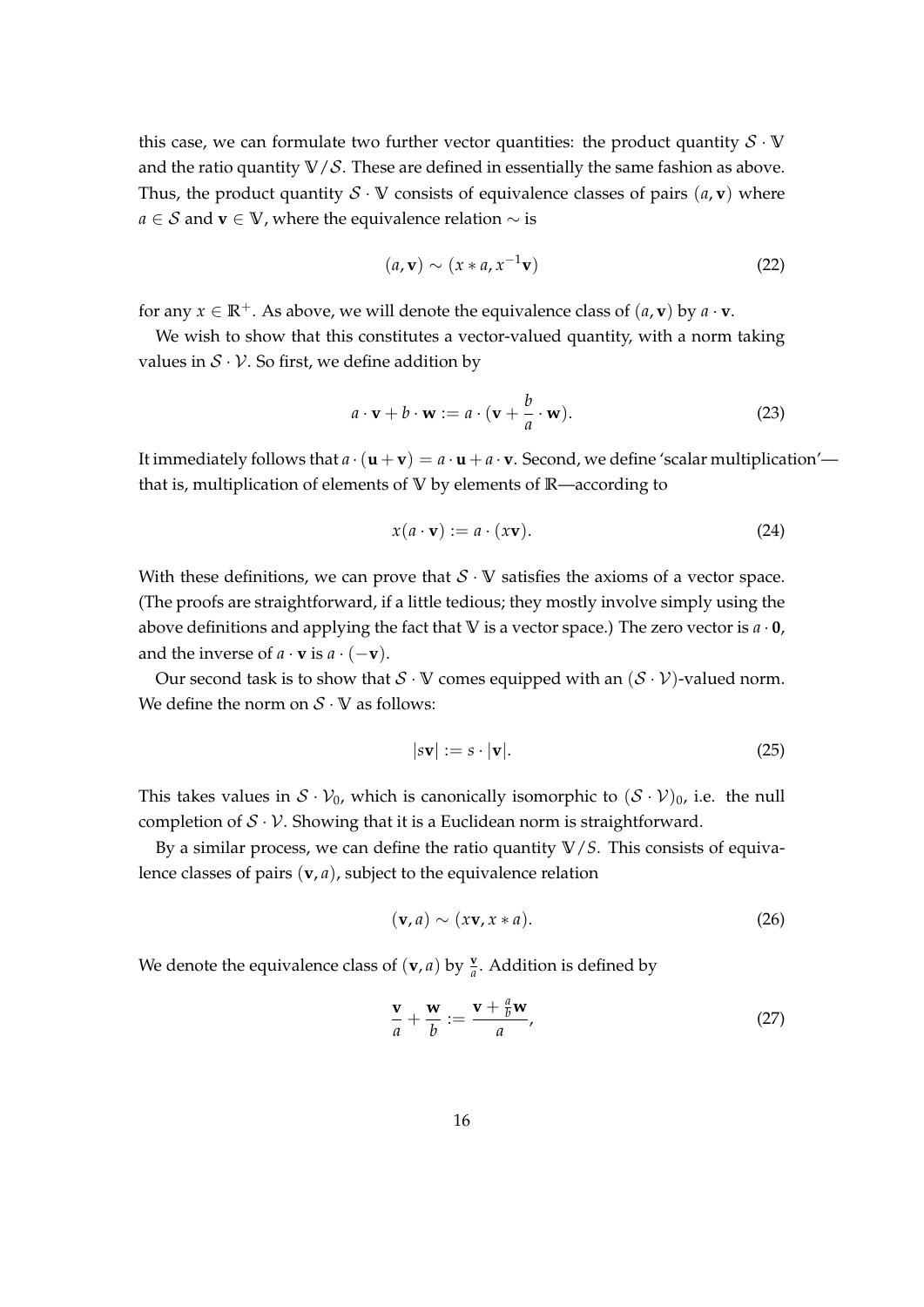'scalar multiplication' is defined by

$$
x\frac{\mathbf{v}}{a} = \frac{x\mathbf{v}}{a},\tag{28}
$$

and the  $\frac{y}{\mathcal{S}}$ -valued norm is defined by

$$
\left|\frac{\mathbf{v}}{a}\right| = \frac{|\mathbf{v}|}{a}.\tag{29}
$$

Given any  $\mathbf{v} \in \mathbb{V}$  and  $x \in \mathbb{R}^+$ , **v** and  $x\mathbf{v}$  have (by definition) the same direction. It follows that we can canonically identify the directions of  $S \cdot V$  and  $V/S$  with those in **V**, according to

$$
\overrightarrow{a \cdot \mathbf{v}} = \overrightarrow{\mathbf{v}} = \frac{\overrightarrow{\mathbf{v}}}{a};
$$
\n(30)

hence,

$$
\overrightarrow{\mathcal{S}\cdot V} = \overrightarrow{V} = \overrightarrow{\left(\frac{V}{\mathcal{S}}\right)}.
$$
\n(31)

# <span id="page-16-0"></span>**7. Intrinsic Newtonian Kinematics**

We are now in a position to give an intrinsic theory of Newtonian spacetime; and, correspondingly, to give an intrinsic account of quantities of motion. The standard way to define Newtonian spacetime is to first define spatial displacements as forming a three-dimensional Euclidean vector space, and temporal displacements as forming a one-dimensional Euclidean vector space. Then, we define space and time as the 'affine spaces' over these vector spaces. An affine space is the principal homogeneous space for a vector space (regarded as a group, with vector addition as group multiplication): that is, it is a set of points, such that for any two points there is a unique vector defining the 'displacement' between them; and if *v* is the displacement from *a* to *b*, and *w* the displacement from *b* to *c*, then  $v + w$  is the displacement from *a* to *c*.

We will proceed along similar lines, but rather than using Euclidean vector spaces (with norms taking values in  $\mathbb{R}^+$ ), we will use vector quantities as defined above. So first, we presume two scalar quantities: the quantity  $\mathcal L$  of 'length', and the quantity  $\mathcal D$ of 'duration'. Next, we define the quantity of 'spatial displacements' **L** to be a threedimensional L-valued vector quantity, and the quantity of 'temporal displacements' **T** to be a one-dimensional D-valued vector quantity. And finally, we define 'space' to be the affine space *X* for **L**, and 'time' to be the affine space *T* for **T**. Given any two points *x*, *y* ∈ *X*, the spatial displacement between them will be denoted by *y* − *x*; and given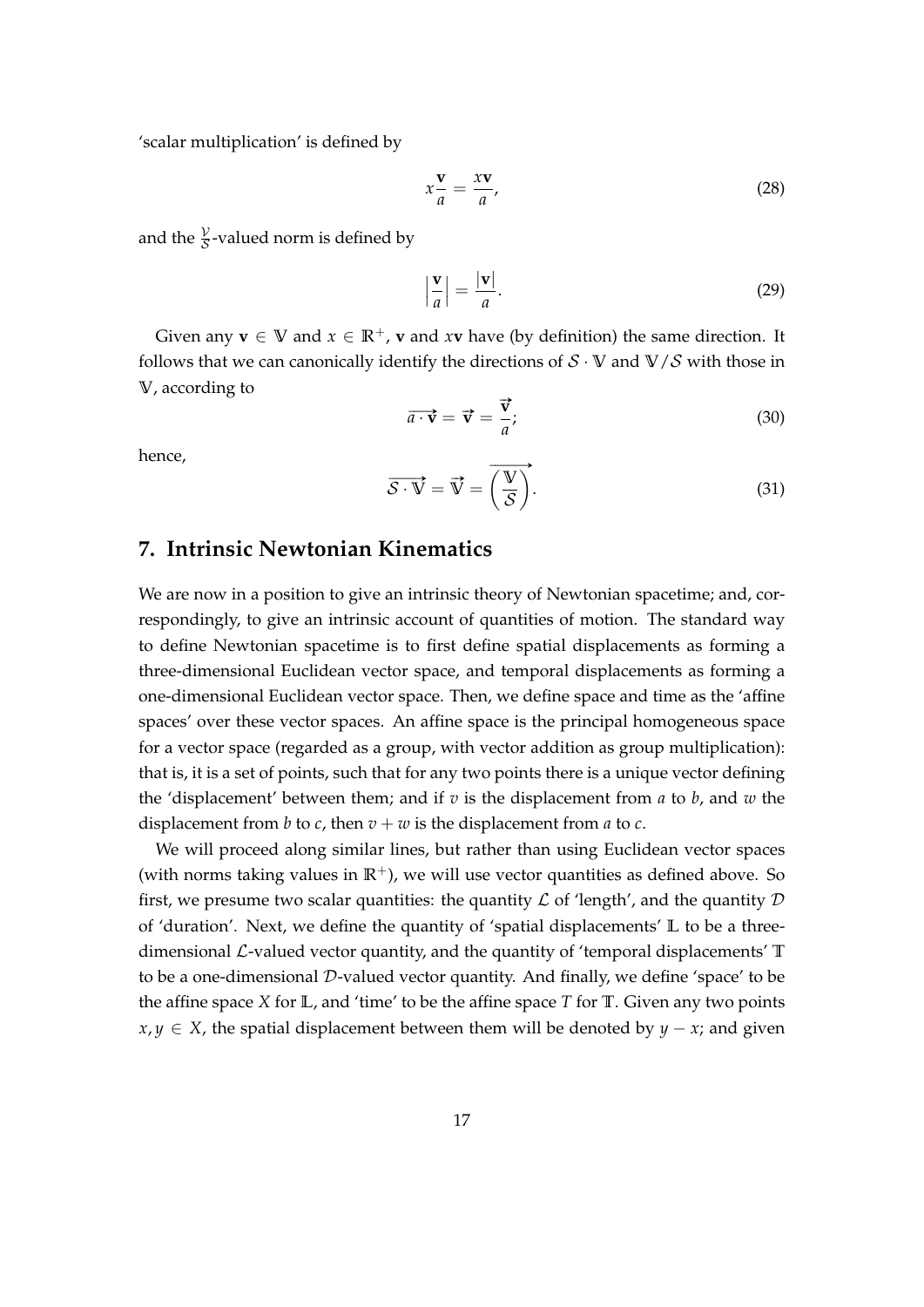any points  $t, s \in T$ , the temporal displacement between them will be denoted by  $t - s$ .

What about quantities of motion, such as velocity or acceleration? In standard mathematical physics, one can take the space of velocities through an affine space to be the vector space over which that affine space is defined; but this is an artefact of the use of real-valued vector spaces, since the space of displacements has a length-valued norm but the space of velocities should have a speed-valued norm. So, instead, we define velocity to be a ratio quantity: specifically, it is the quantity

$$
\mathbb{V} := \frac{\mathbb{L}}{\mathcal{D}} \tag{32}
$$

i.e., it is the ratio quantity of spatial displacements and durations. As discussed above, this means that **V** is a vector quantity, whose set of directions is identifiable with the directions for **L**, and whose magnitudes take values in (the null completion of) the scalar quantity  $V := \mathcal{L}/\mathcal{D}$ ; this scalar quantity is, of course, the quantity of 'speed'.

Next, we want to know how to define the velocity of some body moving through space over time. To do this, we need to first of all observe that since **T** is one-dimensional, its space of directions is simply a three-element set  $\{\uparrow, \mathbf{0}, \downarrow\}$  (since  $S^0 \cong \{\uparrow, \downarrow\}$ ). For any  $d \in \mathcal{D}$ , let  $d_{\uparrow}$  denote the vector in  $\mathcal D$  with magnitude *d* and direction  $\uparrow$ , and let  $d_{\perp}$  denote the vector in D with magnitude *d* and direction ↓. The elements ↑ and ↓ represent, of course, the two temporal directions; we make no judgment, however, about which of these directions is 'past' and which is 'future'.

We now define a 'trajectory' as a smooth curve  $x : T \rightarrow X$ . Then, for any  $t \in T$ , we define the velocity of this trajectory in direction ↑ at *t* to be

$$
\dot{\mathbf{x}}_{\uparrow}(t) := \lim_{\varepsilon \to 0} \frac{x(t + \varepsilon_{\uparrow}) - x(t)}{\varepsilon} \tag{33}
$$

where  $\varepsilon$  takes values in  $\mathcal{D}$ . The velocity  $\dot{\mathbf{x}}_{\downarrow}$  of the trajectory in direction  $\downarrow$  at is defined similarly; given that *x* is smooth, it follows that  $\dot{\mathbf{x}}_T = -\dot{\mathbf{x}}_T$ . The fact that the velocity is not determined given the trajectory, but is determined only relative to a direction of time, is just an instance of the more general fact that a derivative is defined only relative to a direction. Without a choice for a direction of time, velocities cannot be uniquely represented by vectors.<sup>[27](#page-17-0)</sup>

Similarly, we define the quantity of 'acceleration' to be the ratio quantity

$$
\mathbb{A} := \frac{\mathbb{V}}{D} \tag{34}
$$

<span id="page-17-0"></span> $27$ See the discussion in [\(Field, 1980,](#page-32-0) §8.D) and [Malament](#page-33-10) [\(2004\)](#page-33-10).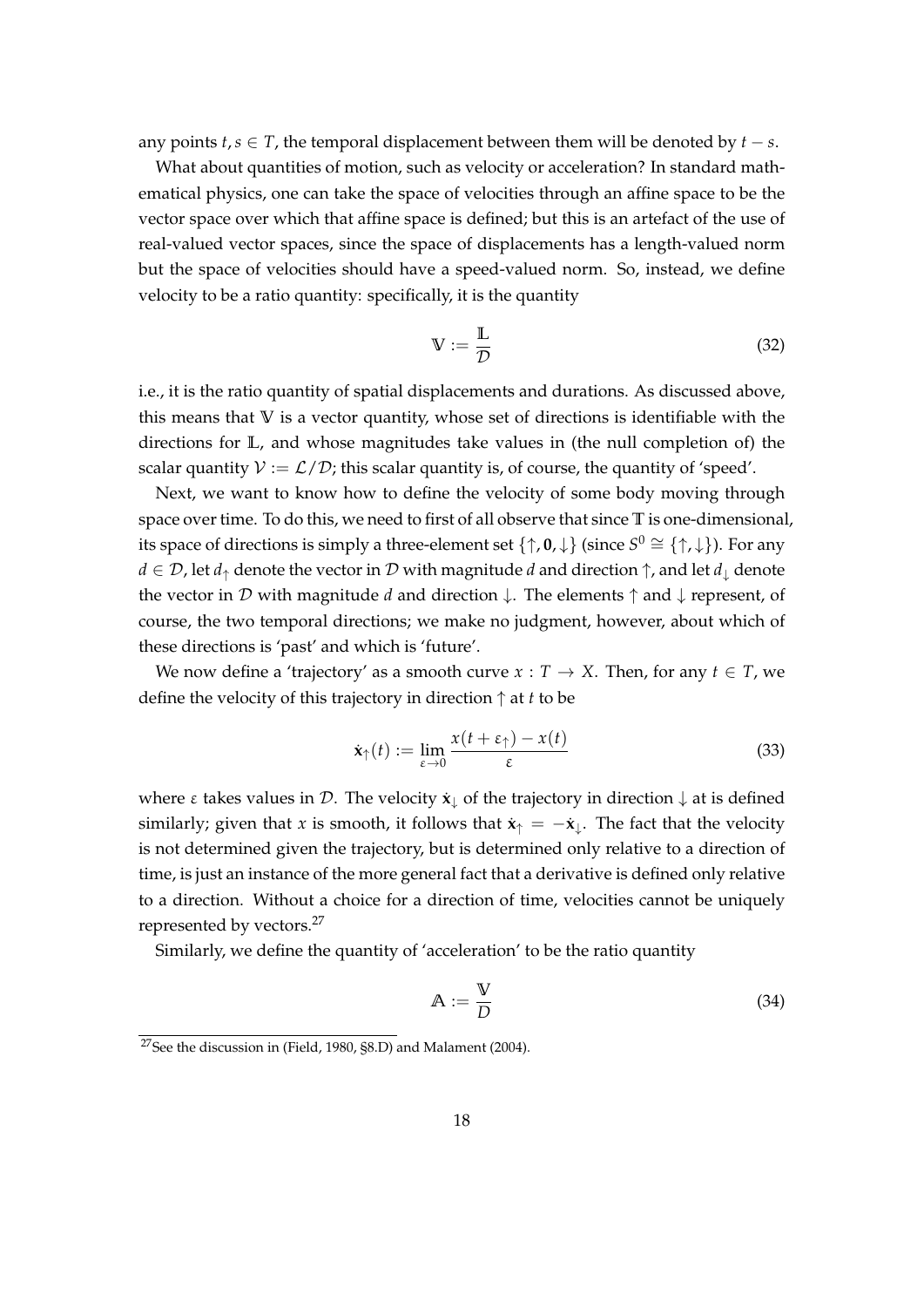From this, it follows that acceleration is a vector quantity with directions identifiable with the directions for velocity (and hence, with the directions for spatial displacement), and with magnitudes taking values in the scalar quantity  $\mathcal{L}/\mathcal{D}^2.$  And given a trajectory  $x: T \rightarrow X$ , we define the acceleration at *t* to be

$$
\ddot{\mathbf{x}}(t) := \lim_{\varepsilon \to 0} \frac{\dot{\mathbf{x}}_1(t + \varepsilon_1) - \dot{\mathbf{x}}(t)}{\varepsilon} \tag{35}
$$

where, again,  $\varepsilon$  takes values in  $\mathcal{D}$ . Thus, in effect, we define acceleration as the derivative of  $\dot{\mathbf{x}}_{\uparrow}$  in the  $\uparrow$  direction; we could equally well have defined it as the derivative of  $\dot{x}_\perp$  in the  $\downarrow$  direction, which would have yielded the same association of accelerations to trajectories. (Thus, unlike velocities, accelerations may be uniquely represented by vectors; indeed, it is the fact that Newton's Second Law speaks only of accelerations that means that theories with purely position-dependent forces are time-reversal-invariant.)

#### <span id="page-18-0"></span>**8. Intrinsic Newtonian Dynamics**

In order to move from kinematics to dynamics—that is, from the pure theory of abstract motion to the theory of forces and causes of motion—we need to introduce a third primitive scalar quantity (to join our two kinematical quantities of length and duration): that of 'mass'. We will denote this quantity by M. We assume that for every body *A*, there is not only an associated trajectory  $x_A : T \rightarrow X$ , but also an associated mass  $m_A \in \mathcal{M}$ . This mass is taken to be fixed for all time.

We now use this quantity to define the quantity of 'force'. In order to do so as economically as possible, we will make use of Newton's Second Law, and define the quantity of force as the product of mass with acceleration:

$$
\mathbb{F} := \mathcal{M} \cdot \mathbb{A} \tag{36}
$$

Again, this means that force is a vector quantity whose directions live in the space of spatial directions; its magnitudes take values in the scalar quantity  $\mathcal{F} = \mathcal{M}\cdot\mathcal{L}/\mathcal{D}^2.$ 

This definition, however, captures only part of the content of Newton's Second Law. The full assertion of the law states that for any body *a*, at any time *t*, there is a quantity associated to it of its 'net force',  $\mathbf{F}_{A}(t)$ ; and that this force is related to *A*'s acceleration at *t* via

<span id="page-18-1"></span>
$$
\mathbf{F}_A(t) = m_A \ddot{\mathbf{x}}_A(t) \tag{37}
$$

By itself, this assertion contains essentially no dynamical content. Indeed, as is well-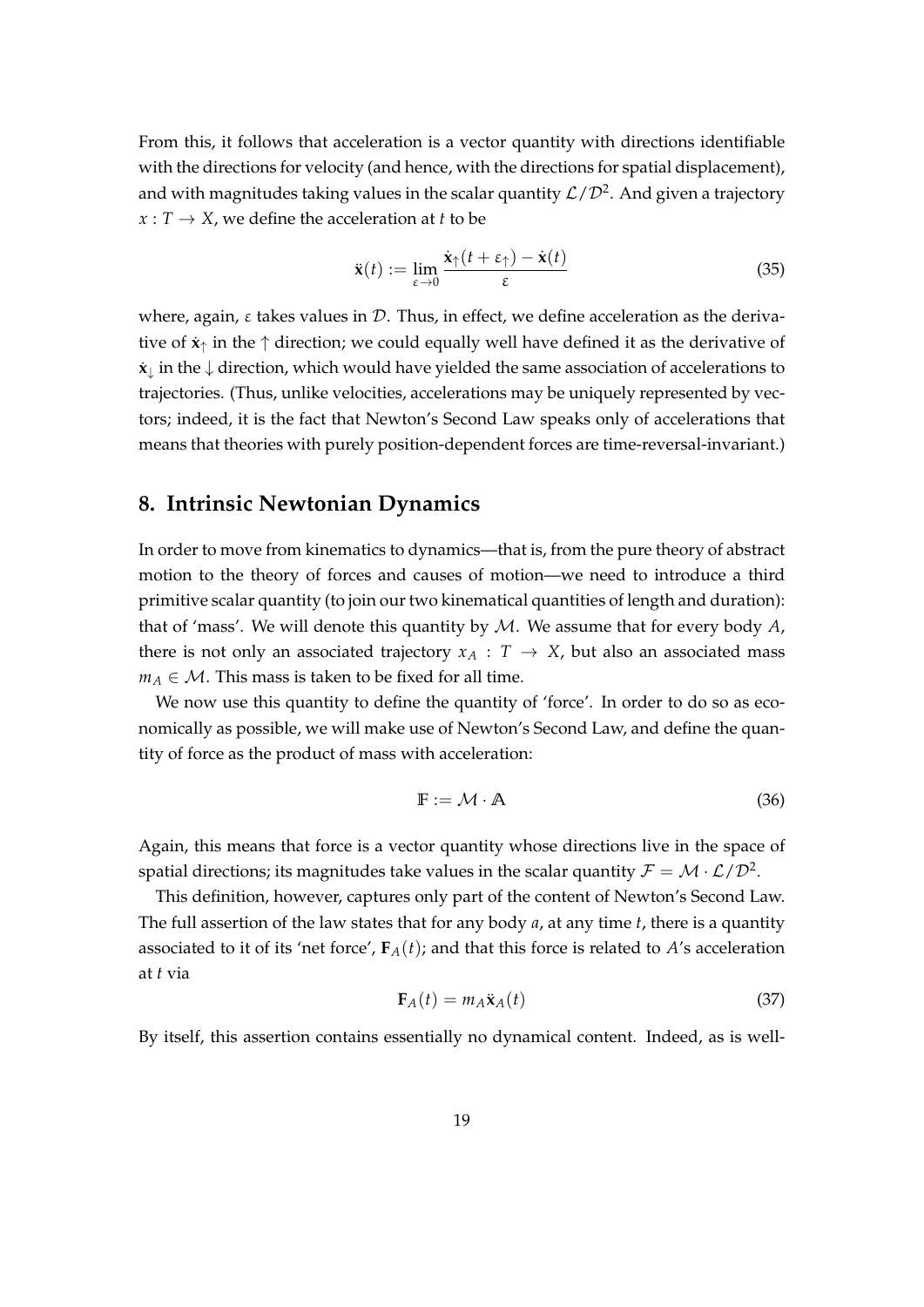known, one could even take this as a definition of the notion of 'net force'—and in fact, we will do just that.

However, it acquires dynamical content once one postulates laws concerning how the net force on an object may be computed: for example, the Law of Universal Gravitation. This asserts that any two bodies *A* and *B* experience a mutual gravitational attractive force, which is proportional to their masses and inversely proportional to the square of their distance. We may therefore express it as consisting of the following two assertions. The first assertion is that there exists an isomorphism of scalar quantities

$$
G: \frac{\mathcal{M}\mathcal{M}^2}{\mathcal{L}^2} \to \mathcal{F}
$$
 (38)

Bearing in mind the definition of **F**, we can also express this as an isomorphism between  $\mathcal{M}^2/\mathcal{L}^2$  and  $\mathcal{ML}/\mathcal{D}^2$ .

Using this isomorphism, for any (distinct) objects *A* and *B*, we let the 'gravitational force of *B* on *A'* be denoted  $\mathbf{G}_{A}^{B}$ , and defined by

<span id="page-19-1"></span>
$$
|\mathbf{G}_{A}^{B}| := G\left(\frac{m_{A} \cdot m_{B}}{|x_{B} - x_{A}|^{2}}\right)
$$
(39a)

$$
\mathbf{G}_A^B := \overrightarrow{x_B - x_A} \tag{39b}
$$

Second, the gravitational forces on objects must be related to the net forces they experience (which, by the Second Law, are linked to the accelerations they undergo). We do this by asserting that the net force on an object is given by the sum of the gravitational forces on it (from all other objects):

<span id="page-19-2"></span>
$$
\mathbf{F}_A = \sum_{B \neq A} \mathbf{G}_A^B \tag{40}
$$

To summarise, then, the theory we obtain is one which deals in three basic scalar quantities  $(L, D, A)$ , two vector quantities L and D taking values in L and D respectively, and whatever derivative quantities may arise as algebraic combinations of these.<sup>[28](#page-19-0)</sup> Each of these quantities, considered individually, admits a large class of automorphisms: in particular, any scalar quantity admits a rescaling as an automorphism. However, in addition to the structure of the individual quantities we also have

<span id="page-19-0"></span><sup>&</sup>lt;sup>28</sup>Note that (as announced at the start), one would perhaps be hard-pressed to describe the framework here as 'nominalist'; it is in helping itself to a whole array of quantities, rather than seeking to always express things in terms of relations between concrete particulars, that the framework developed here most clearly diverges from that of [Field](#page-32-0) [\(1980\)](#page-32-0). However, a more detailed assessment of the relationship between the two would require more space than is available here.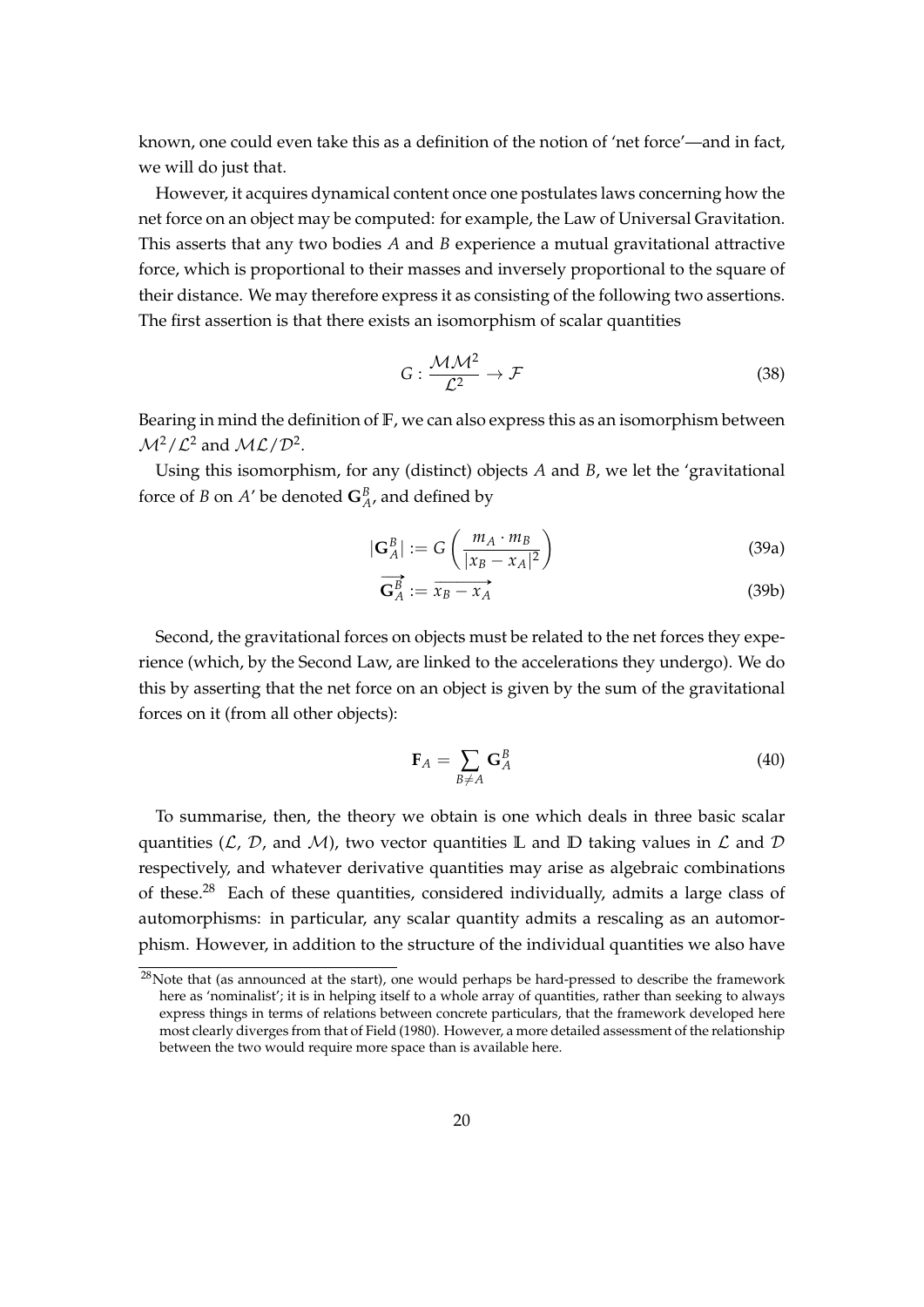an important piece of 'trans-quantity' structure: the isomorphism *G*. This will prove significant in differentiating the view here from the naive (unmixed) comparativism that was discussed in [§1.](#page-1-0)<sup>[29](#page-20-1)</sup>

#### <span id="page-20-0"></span>**9. Evaluation and Conclusion**

We can now evaluate this theory against the motivations we had for developing it: does it serve its desired purpose? Regarding the first motivation, we can see more or less immediately that it does. This theory is empirically equivalent to standard Newtonian theory, which we can verify by noting that if we make a choice of unit for each of  $M$ ,  $\mathcal{L}$ , and  $D$ , then the equations governing this theory all reduce to their familiar Newtonian forms. Nor does it appeal to extra-physical entities; only physical quantities, equipped with physically significant structure, appear in the theory.

Proving that it satisfies our second motivation—of having a 'sophisticated' version of absolutism $30$ —is a matter of demonstrating that two models related by a rescaling (of the appropriate kind, as discussed in [§1\)](#page-1-0) are isomorphic. So, first, suppose that we have a model of intrinsic Newtonian gravitation. That is, we have:

- primitive scalar quantities  $M$ ,  $\mathcal L$  and  $\mathcal D$ ;
- an isomorphism  $G: \frac{\mathcal{M} \cdot \mathcal{M}}{\mathcal{L}^2} \to \mathcal{F}$
- a three dimensional L-valued vector quantity **L**, and a one-dimensional D-valued quantity **D**;
- affine spaces *X* and *T*, based on **L** and **D** respectively; and
- a set of 'bodies' *A*, *B*, *C*, . . . , where each body *A* is associated with a certain mass  $m_A \in \mathcal{M}$ , a smooth trajectory  $x_A : T \to X$ , and a net force function  $\mathbf{F}_A : T \to T$  $M \cdot A$  defined by [\(37\)](#page-18-1); and
- for every pair of bodies A, B, a gravitational force function  $\mathbf{G}_{A}^{B}: T \to \mathcal{M} \cdot \mathbf{A}$  given by [\(39\)](#page-19-1)

<span id="page-20-1"></span><sup>&</sup>lt;sup>29</sup>Note that since G is an isomorphism between  $\mathcal{M}^2/\mathcal{L}^2$  and  $\mathcal{M} \cdot \mathcal{L}/\mathcal{D}^2$ , it follows (after straightforward algebraic manipulation) that we obtain a correspondence between  $\mathcal{L}^3$  and  $\mathcal{M} \cdot \mathcal{D}^2$ . Since such a correspondence was identified as exactly what the (mixed) comparativist would need, I suspect that the theory worked out here could be used as a basis for developing an empirically adequate form of comparativism.

<span id="page-20-2"></span> $30$ As discussed in [§1,](#page-1-0) if one takes it to be constitutive of absolutism that rescalings are not isomorphism, then sophisticated absolutism is a contradiction in terms; in that case, a better term would be Wolff's 'sophisticated substantivalism' [Wolff](#page-34-0) [\(2020\)](#page-34-0).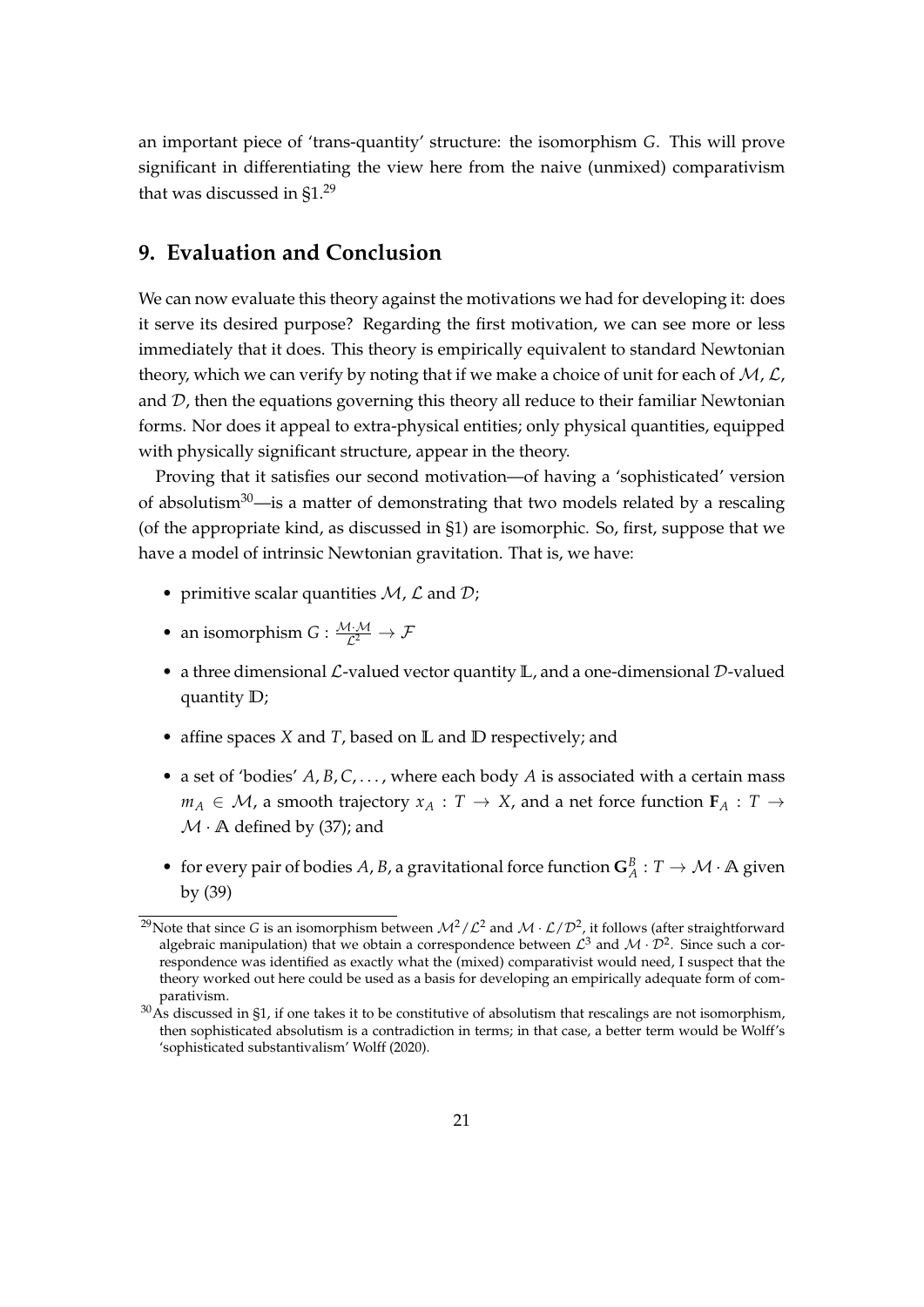such that equation [\(40\)](#page-19-2) is obeyed.

Let this model be called *K*. Suppose that we wish to perform an appropriate joint rescaling of this model, to obtain some rescaled model K': that is, K' will be obtained by rescaling M, L and T by factors μ, λ and τ respectively, where  $\lambda^3 = \mu \tau^2$ . We need to determine what it means to perform such a rescaling, and hence define K'.

It is simple enough to define the rescaling of masses: if a body *A* has a mass *m<sup>A</sup>* in *K*, then in  $K'$  it has a mass

<span id="page-21-0"></span>
$$
m'_A = \mu * m_A \tag{41}
$$

For lengths, we define a new action  $\bullet'$  of  $\mathbb L$  on  $X$ , related to the old action  $\bullet$  by

$$
1 \bullet' y := (\lambda^{-1} * 1) \bullet y \tag{42}
$$

Let *X'* be the affine space which is numerically identical to *X*, but with the action of L given by  $\bullet'$  rather than  $\bullet$ . As a result, for any points  $x, y \in X$ , the displacement between the corresponding points  $x'$ ,  $y' \in X'$  is related to the displacement between *x* and *y* via

$$
y' - x' = \lambda(y - x) \tag{43}
$$

We do the same thing for times: times in  $A'$  take values in an affine space  $T'$ , numerically identical to *T* but equipped with a different action of **D**, such that for any  $t_1, t_2 \in T$ and the corresponding  $t'_1, t'_2 \in T'$ ,

$$
t_2' - t_1' = \tau(t_2 - t_1) \tag{44}
$$

We now stipulate that if a body *A* has a certain trajectory  $x_A : T \to X$  in *K*, then its trajectory in  $K'$  is given by the corresponding trajectory  $x'_A : T' \to X'$  (defined by the condition that for all  $t \in T$ , the value of  $x'_{A}$  at the corresponding point  $t' \in T'$  is the point in *X'* corresponding to  $x_A(t) \in X$ ).

These stipulations determine the values of the remaining kinematical quantities in A<sup>'</sup>. For any body *a*, its velocities and acceleration in A<sup>'</sup> are related to its velocities and acceleration in *A* via

$$
\dot{\mathbf{x}}_{\uparrow}^{A'}(t') = \frac{\lambda}{\tau} \dot{\mathbf{x}}_{\uparrow}^{A}(t), \quad \dot{\mathbf{x}}_{\downarrow}^{A'}(t') = \frac{\lambda}{\tau} \dot{\mathbf{x}}_{\downarrow}^{A}(t) \tag{45}
$$

and

<span id="page-21-1"></span>
$$
\ddot{\mathbf{x}}^{A'}(t') = \frac{\lambda}{\tau^2} \ddot{\mathbf{x}}^A(t)
$$
 (46)

Next, we can use equations [\(37\)](#page-18-1) and [\(39\)](#page-19-1) to calculate the net force and gravitational force upon any body in A<sup>'</sup>. For any body A, it follows from equations [\(37\)](#page-18-1), [\(41\)](#page-21-0) and [\(46\)](#page-21-1)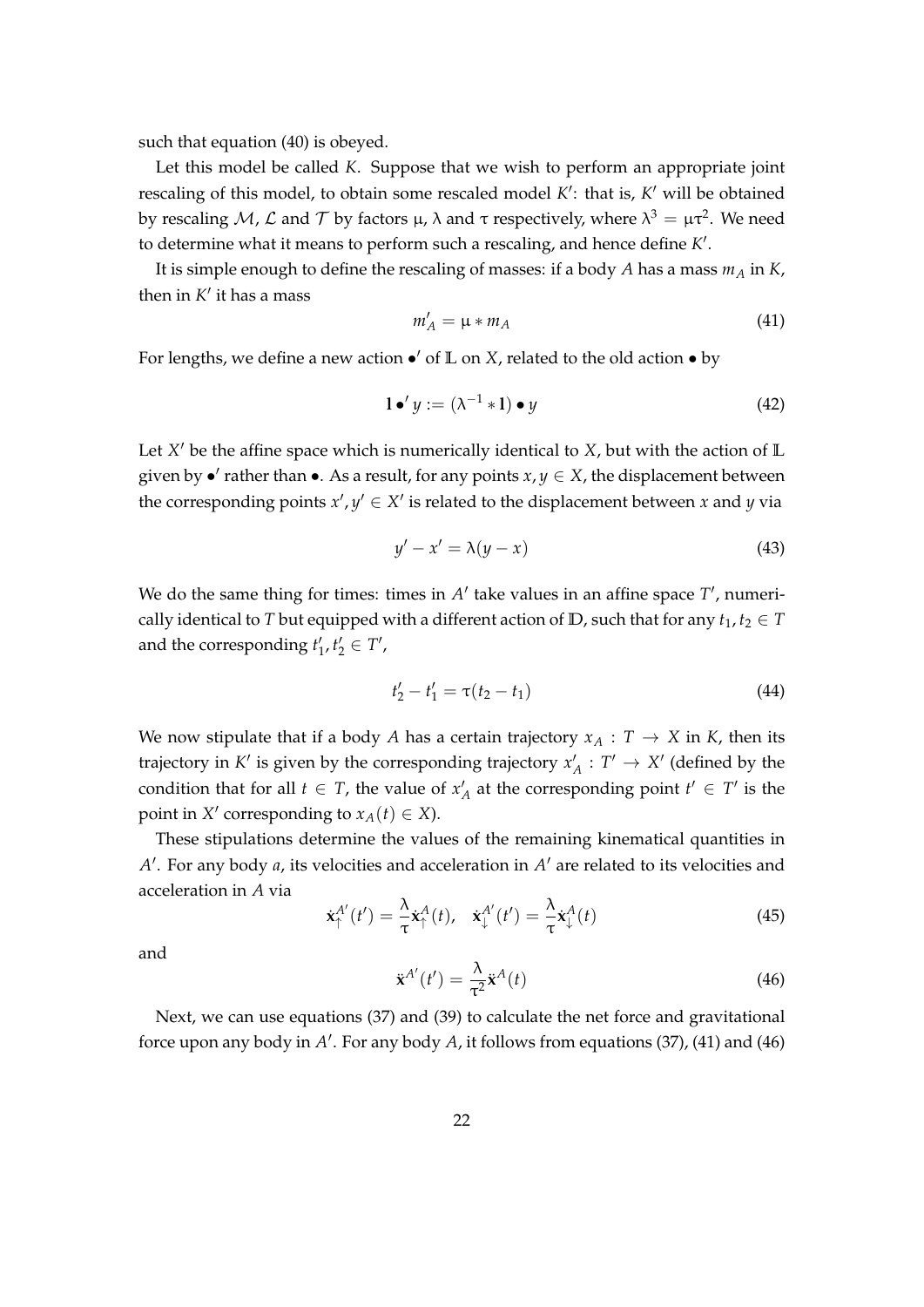that the net force upon it is given by

$$
\mathbf{F}'_A = \frac{\mu \lambda}{\tau^2} \tag{47}
$$

As for the gravitational force, let *A* and *B* be any two bodies. We observe first that

$$
\overrightarrow{x'_B - x'_A} = \overrightarrow{x_B - x_A}
$$
 (48)

and so  $\longrightarrow$  $\overrightarrow{\mathbf{G}_{A}^{B}}' = \overrightarrow{\mathbf{G}_{A}^{B}}$  $\mathbf{G}_{A}^{B}$ . Second, since *G* is an isomorphism (of scalar quantities), it commutes with the action of  $\mathbb{R}^+$ , and so

$$
|\mathbf{G}_{A}^{B'}| = G\left(\frac{m'_{A} \cdot m'_{B}}{(|x_{B} - x_{A}|')^{2}}\right)
$$
(49)

$$
= \frac{\mu^2}{\lambda^2} G\left(\frac{m_A \cdot m_B}{(|x_B - x_A|)^2}\right) \tag{50}
$$

$$
=\frac{\mu^2}{\lambda^2}|\mathbf{G}_A^B|
$$
\n(51)

It follows that

$$
\mathbf{G}_{A}^{B'} = \frac{\mu^2}{\lambda^2} \mathbf{G}_{A}^{B}
$$
 (52)

Hence, given that  $\lambda^3 = \mu \tau^2$ , we obtain that

$$
\mathbf{F}'_A = \sum_{b \neq a} \mathbf{G}_A^{B'} \tag{53}
$$

That is, A' satisfies [\(40\)](#page-19-2), and hence is a model. This also makes clear that if  $\lambda^3 \neq \mu \tau^2$ , then *K'* is not (in general) a model—i.e., that not all arbitrary rescalings are not symmetries, as desired.

It remains only to show that  $K'$  is isomorphic to  $K$ . For the sake of uniformity in notation, let us denote the 'copy' of  $\mathcal M$  in which bodies in  $K'$  take their mass-values as  $\mathcal{M}'$ . Then our task is to give isomorphisms  $f : \mathcal{M} \to \mathcal{M}'$ ,  $g : X \to X'$  and  $h : T \to T'$ , such that for any body *A*,  $m'_A = f(m_A)$  and  $x'_A(t') = g(x_A(h^{-1}(t)))$ . For mass, this is simple enough: we let  $f : m \mapsto \mu m$ , and can see immediately that  $f$  is an isomorphism. For *g* and *h*, we take them to be the identity-maps on the underlying point-sets; we now need to show that these are isomorphisms of (metric) affine spaces, which in turn requires showing that there is an isomorphism  $p : \mathbb{L} \to \mathbb{L}$  such that for any  $l \in \mathbb{L}$  and  $x \in X^{31}$  $x \in X^{31}$  $x \in X^{31}$ 

<span id="page-22-0"></span><sup>31</sup>Recall that an isomorphism between metric affine spaces *A* and *B*, over normed vector spaces **V** and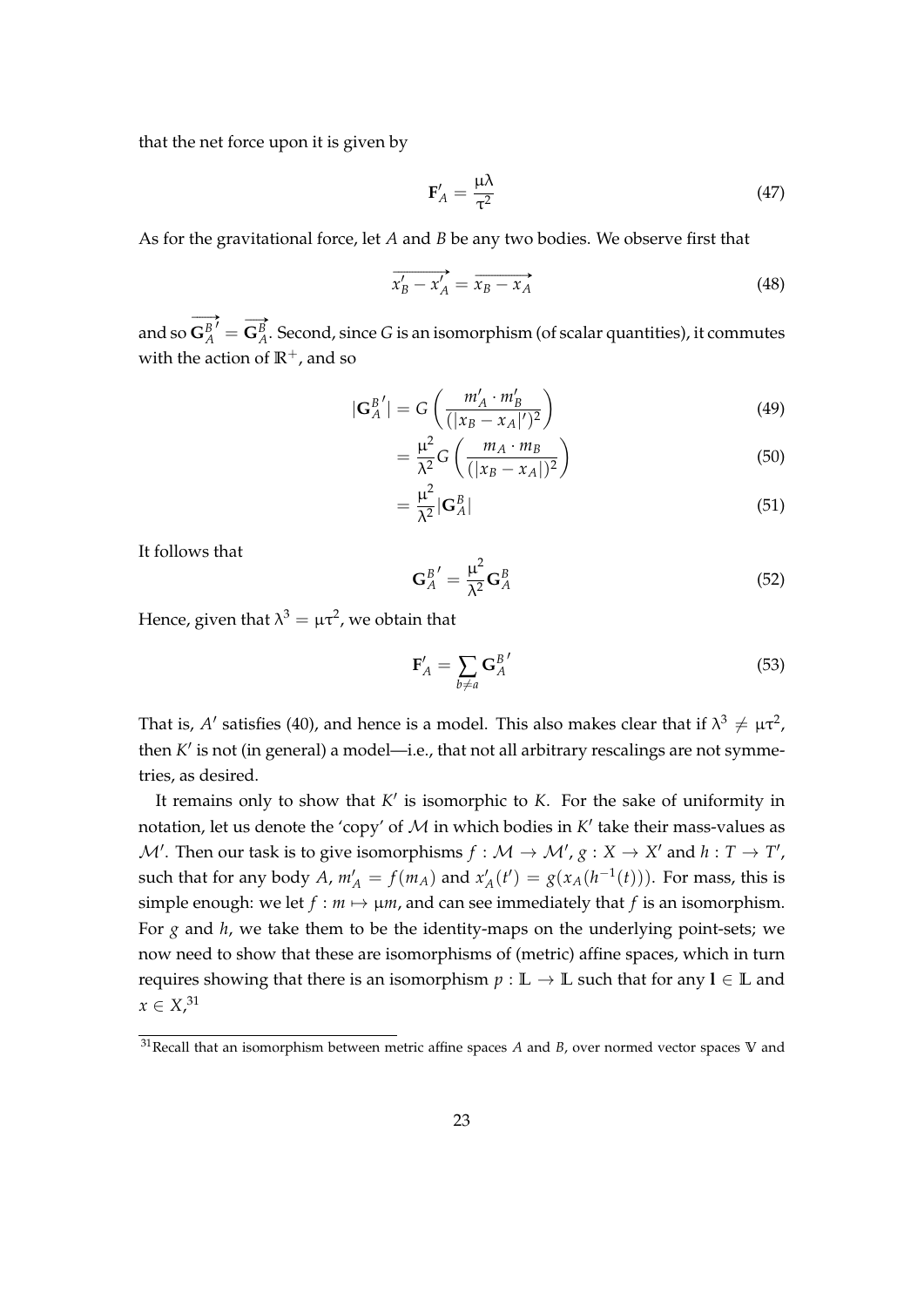$$
(\mathbf{1} \bullet x)' = p(\mathbf{1}) \bullet' x'
$$
\n(54)

We let *p* be given by  $p: \mathbf{l} \mapsto \lambda \mathbf{l}$ ; the fact that *p* is an isomorphism of **L** then follows from the fact that it is induced by the isomorphism  $l \in \mathcal{L} \mapsto \lambda l \in \mathcal{L}$ . Hence,  $g: X \to X'$  is an isomorphism; by similar reasoning, we can show that  $h: T \to T'$  is an isomorphism. Hence,  $K$  is isomorphic to  $K'$ .

Hence, if we are willing to grant the legitimacy of the sophisticationist strategy, then the way is opened up for us to regard models related by a rescaling as representing the same possible world. Whether we should grant that strategy's legitimacy, of course, is a different question. The main purpose of this paper has been to exhibit the formal apparatus above, and to recommend it as a means of giving an intrinsic treatment of physical theories. Although I have only discussed the simple case of Newtonian gravitation in the above, the framework can be straightforwardly extended to at least some other theories, as shows in Appendix [B.](#page-29-0) The extension to more complex theories (e.g. relativity theory, quantum mechanics, or theories set on curved spacetimes) appears less straightforward; I leave that project for future work.<sup>[32](#page-23-1)</sup>

# <span id="page-23-0"></span>**A. Complete Ordered Positive Structures**

In this Appendix, I describe some simple axioms that can be used to characterise scalar and numerical quantities (in that order, since that will simplify the presentation, despite the fact that this is the opposite of the order in which these structures are discussed in the main text). $33$ 

First, scalar structures. A 'complete dense ordered positive semigroup' S consists of a set *S* equipped with a binary relation  $\lt$  and a binary operation  $+$ , obeying the following axioms:

equivalently, such that for any  $a, b \in A$ ,

$$
k(b-a) = j(b) - j(a)
$$

**W** respectively, consists of an bijection  $j : A \rightarrow B$  and an isomorphism  $k : V \rightarrow W$  such that for any  $\mathbf{v} \in \mathbb{V}$  and  $a \in A$ ,  $j(v \bullet a) = k(v) \bullet j(a);$ 

<span id="page-23-1"></span><sup>&</sup>lt;sup>32</sup>For intrinsic treatments of relativistic spacetime, see [Mundy](#page-33-11) [\(1983\)](#page-33-11) and [Cocco and Babic](#page-32-10) [\(2021\)](#page-32-10); for quantum mechanics, see [Balaguer](#page-31-3) [\(1996\)](#page-31-3) and [Chen](#page-31-4) [\(unpublished\)](#page-31-4); and for curved geometry, see [Arntzenius](#page-31-5) [and Dorr](#page-31-5) [\(2012\)](#page-31-5).

<span id="page-23-2"></span> $33$ The results cited here are originally due to Hölder [\(1901\)](#page-32-7) (translated in [Michell and Ernst](#page-33-12) [\(1996\)](#page-33-12)); for further discussion, see [Clifford](#page-31-6) [\(1958\)](#page-31-6), [Fuchs](#page-32-11) [\(1963\)](#page-32-11), [Krantz](#page-33-7) *et al.* [\(1971\)](#page-33-7), [Hofmann and Lawson](#page-32-12) [\(1996\)](#page-32-12), [Bourbaki](#page-31-7) [\(1998,](#page-31-7) §5.2), [\(Wolff, 2020,](#page-34-0) chap. 5) and references therein.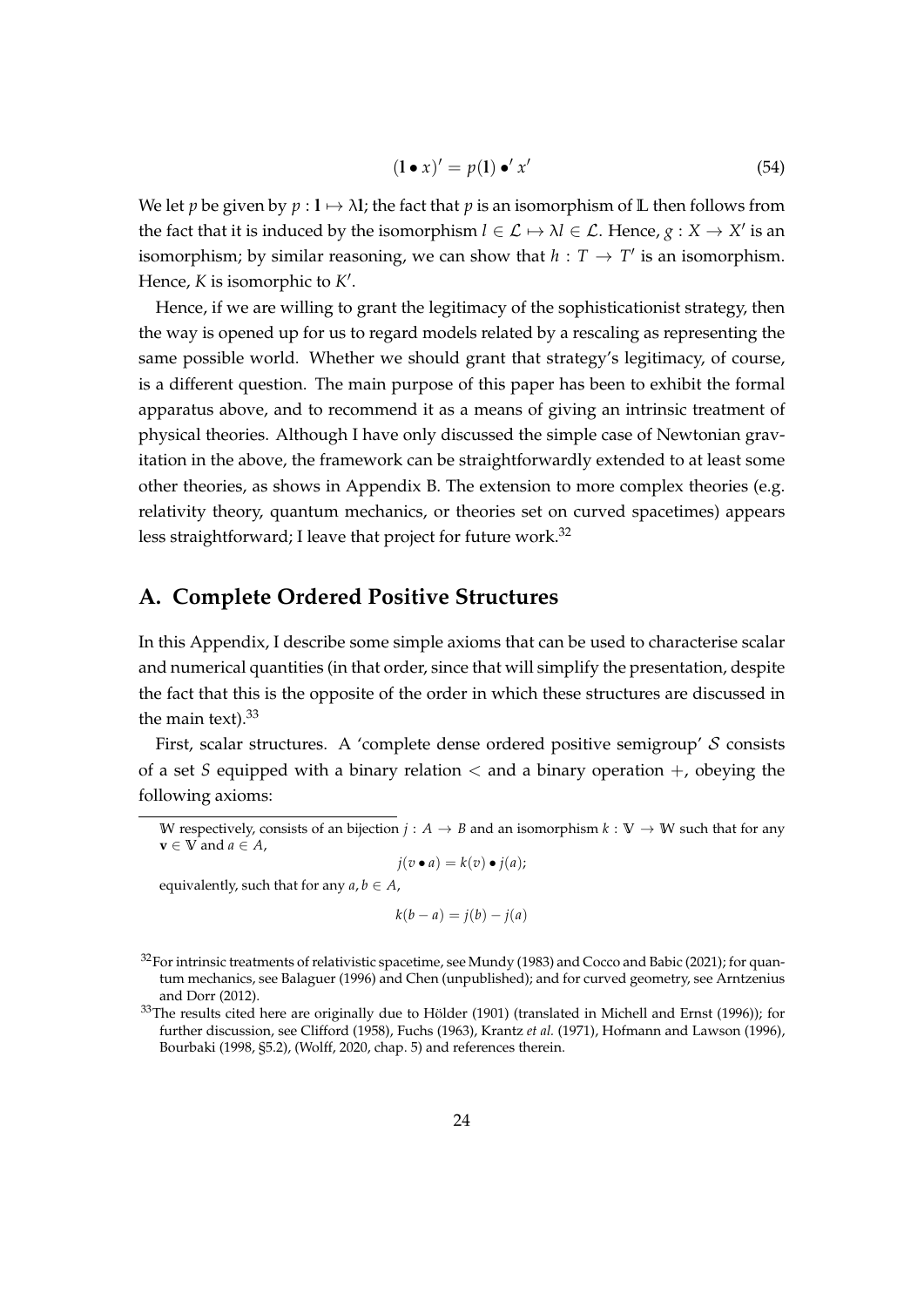- 1. Total Order.  $\lt$  is both transitive (for all  $a, b, c \in S$ , if  $a \lt b$  and  $b \lt c$  then  $a \lt c$ ) and trichotomous (for all  $a, b \in S$ , exactly one of  $a < b, b < a$ , or  $a = b$  is true).
- 2. Density. For any  $a, c \in S$  such that  $a < c$ , there is some  $b \in S$  such that  $a < b < c$ .
- 3. (Dedekind) Completeness. Any non-empty subset  $P \subseteq S$  that has an upper bound has a least upper bound.<sup>[34](#page-24-0)</sup>
- 4. Associativity. For any  $a, b, c \in S$ ,

$$
(a+b) + c = a + (b+c)
$$
 (55)

5. Commutativity. For any  $a, b \in S$ ,

$$
a + b = b + a \tag{56}
$$

- 6. (Strict) Monotonicity. For any  $a, b, c \in S$ , if  $a < b$  then  $a + c < b + c$ .
- 7. Solvability. For any  $a, b \in S$  such that  $a < b$ , there is some  $c \in S$  such that

$$
a + c = b \tag{57}
$$

8. Positivity. For any  $a, b \in S$ ,

$$
a < a + b \tag{58}
$$

 $\Box$ 

For ease of comparison with the literature, I note here some simple consequences of these axioms.

<span id="page-24-2"></span>**Proposition 1.** S is weakly monotone: if  $a \leq b$  then  $a + c \leq b + c$ .

*Proof.* Immediate from Strict Monotonicity.

<span id="page-24-1"></span>**Proposition 2.** S is cancellative: that is, if  $a + c = b + c$  then  $a = b$ .

*Proof.* This follows from Strict Monotonicity and Total Order: if  $a \neq b$  then  $a < b$  or  $b < a$ ; hence  $a + c < b + c$  or  $b + c < a + c$ ; in either case,  $a + c \neq b + c$ .  $\Box$ 

**Proposition 3.** If  $a < b$ , then there is a unique *c* such that  $a + c = b$ ; we may therefore introduce the notation  $(b − a)$  to denote this unique  $c$ .

<span id="page-24-0"></span> $34a \in R$  is an 'upper bound' of *S* if  $a \geq b$  for all  $b \in S$ ; and an upper bound *a* is a 'least upper bound' of *S* if, for any upper bound *c* of *S*,  $a \le c$ . (Where  $\le$  is defined, as per usual, by the condition that  $a \le b$  iff  $a < b$  or  $a = b$ .)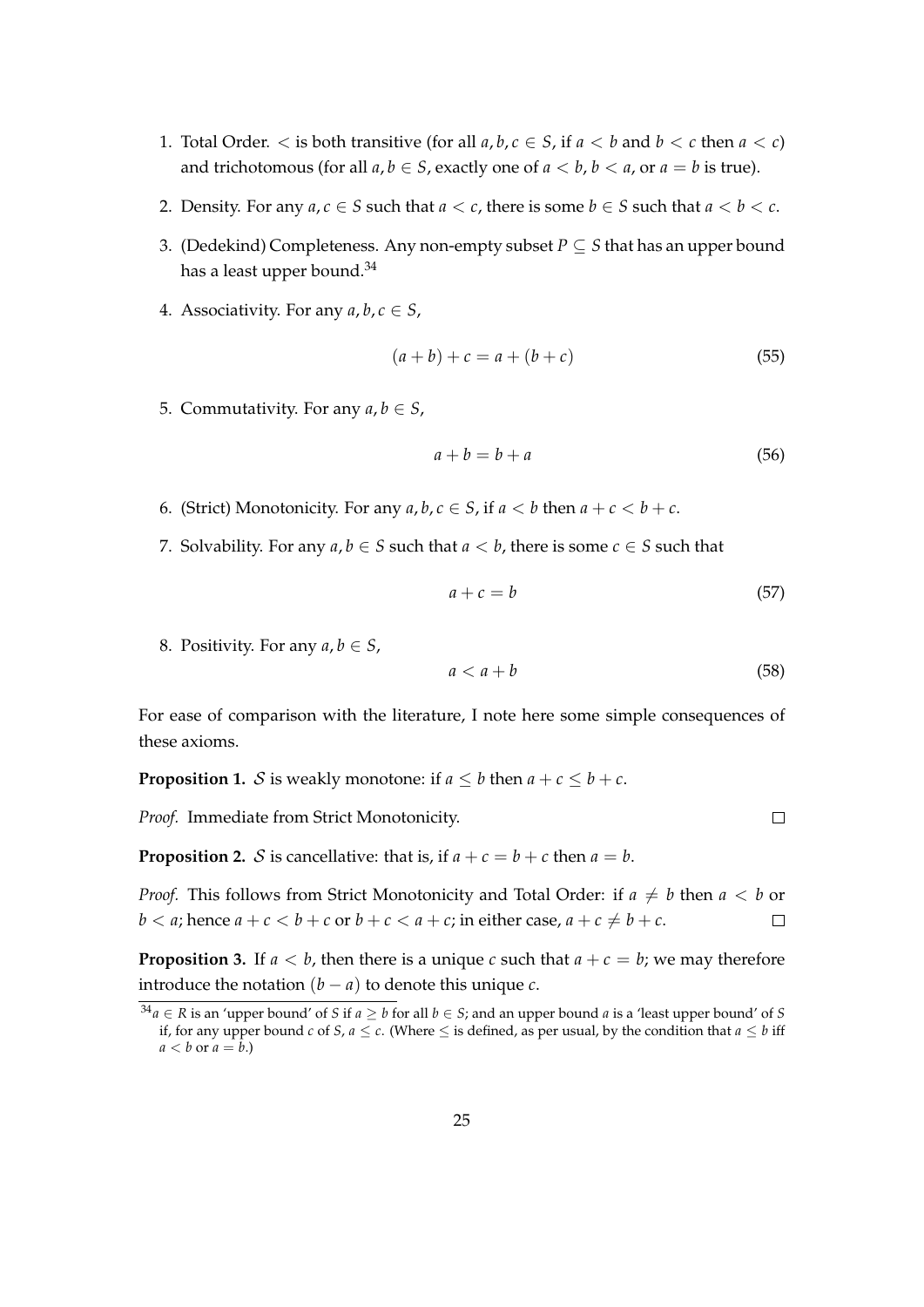*Proof.* This follows from Solvability and Proposition [2.](#page-24-1)

**Proposition 4.** *S* has no identity element: that is, for any  $a, b \in S$ ,  $a + b \neq a$ .

*Proof.* Immediate from Positivity and Total Order: since  $a + b > a$ ,  $a + b \neq a$ .  $\Box$ 

 $\Box$ 

**Proposition 5.** S has no least element: that is, for any  $a \in S$ , there is some  $b \in S$  such that  $b < a$ .

*Proof.* Consider any  $a \in S$ . By Density, let *c* be such that  $a < c < a + a$ ; it follows by Strict Monotonicity that  $a + a < a + c$ . Now consider  $(a + a) - c$ . If  $(a + a) - c \ge a$ , then  $a + a \ge a + c$  (by Propostion [1\)](#page-24-2); so by contradiction,  $(a + a) - c < a$ .  $\Box$ 

**Proposition 6.** S has the Archimedean property. That is, for any  $a \in S$ , let  $\mathcal{N}_a$  be the subset of  $S$  defined inductively as the smallest set satisfying the following conditions:

- $a \in \mathcal{N}_a$
- for any  $n \in \mathcal{N}_a$ ,  $n + a \in \mathcal{N}_a$

Then: N*<sup>a</sup>* has no upper bound (for any choice of *a*).

*Proof.* Suppose for contradiction that  $\mathcal{N}_a$  did have such an upper bound. Then by Completeness, it would have a least upper bound; call that least upper bound *b*. Since  $a + a \in \mathcal{N}_a$ ,  $b \ge a + a$ ; and since  $a + a > a$  (by Positivity),  $b > a$ . Therefore,  $(b - a)$ exists.

Now, for all  $n \in \mathcal{N}_a$ ,  $n + a \in \mathcal{N}_a$ , and so  $b \geq n + a$ . Suppose for contradiction that for some  $n$ ,  $(b - a) < n$ . Then  $b < n + a$  (by Strict Monotonicity). So we have a contradiction, from which it follows that  $(b - a) \ge n$  for all  $n \in \mathcal{N}_a$ ; i.e., that  $(b - a)$  is an upper bound on  $\mathcal{N}_a$ . But then, since  $(b - a) < b$ , *b* is not the least upper bound after all. So we have a contradiction, from which the theorem follows.  $\Box$ 

It is straightforward to verify that  $\langle \mathbb{R}^+, \langle , + \rangle$ , where  $\langle$  and  $+$  are the usual order and addition operations, is a complete dense ordered positive semigroup. Hölder [\(1901\)](#page-32-7) demonstrated that, up to isomorphism, this is the *only* complete dense ordered positive semigroup.

<span id="page-25-0"></span>**Theorem 1** (Hölder's Theorem). Let  $S = \langle S, \prec, \oplus \rangle$  be a complete dense ordered positive *semigroup. Then* S *is isomorphic (as an ordered semigroup)* to  $\langle \mathbb{R}^+, \langle , + \rangle$ *. That is, there is a bijection*  $f : \mathcal{S} \to \mathbb{R}^+$ *, such that* 

$$
a \prec b \Leftrightarrow f(a) < f(b) \tag{59}
$$

$$
f(a \oplus b) = f(a) + f(b) \tag{60}
$$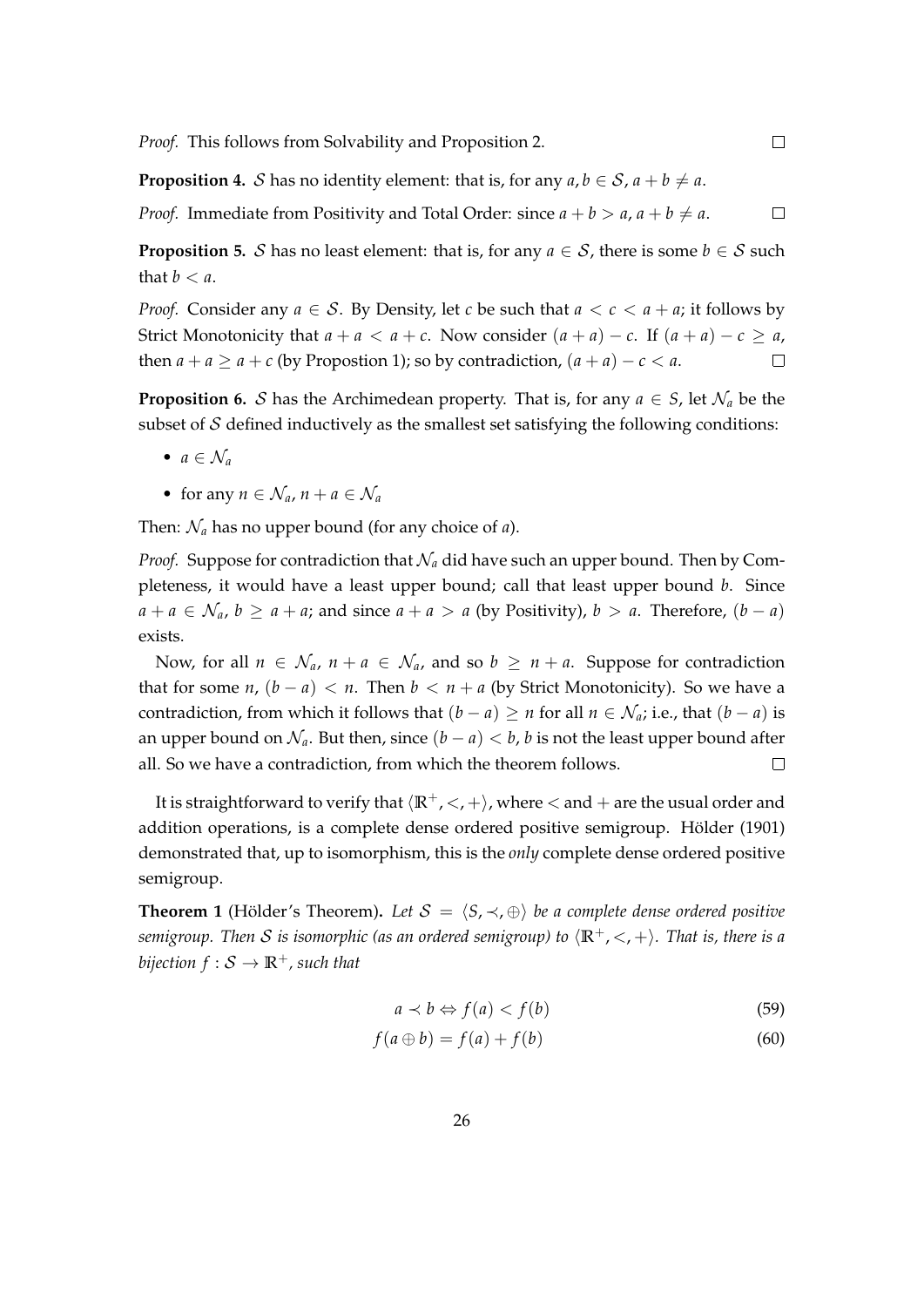*The isomorphism is unique up to a positive rescaling factor: that is, if*  $f$ *,*  $g : S \to \mathbb{R}^+$  *are two such isomorphisms, then there exists some*  $x \in \mathbb{R}^+$  *such that for any*  $a \in S$ ,  $g(a) = x \cdot f(a)$ *.* 

To connect this to the characterisation of scalar structures in the main text, we desire to show that an ordered semigroup is a complete dense ordered positive semigroup just in case it is a principal homogeneous space for the multiplicative group of  $\mathbb{R}^+$  (with the order and semigroup operations 'imported' from  $\mathbb{R}^+$  by the procedure described in the main text). So, first, let *S* be a principal homogeneous space for the group  $\langle \mathbb{R}^+, \cdot \rangle$ . Define an order relation  $\prec$  and an addition operation  $\oplus$  on *S* as described in the main text. Then using the fact that  $\langle \mathbb{R}^+, \langle \cdot, + \rangle$  is a complete dense ordered positive semigroup, we can easily show that  $\langle S, \prec, \oplus \rangle$  is a complete dense ordered positive semigroup. For example, to prove the Density axiom, we suppose that  $a \prec c$ , i.e. that

$$
\frac{a}{k} < \frac{c}{k} \tag{61}
$$

for some arbitrarily chosen  $k \in S$ . Then by the fact that  $\mathbb{R}^+$  is dense, there is some  $x \in \mathbb{R}^+$  such that

$$
\frac{a}{k} < x < \frac{c}{k} \tag{62}
$$

Since  $x = \frac{x*k}{k}$ , it follows that

$$
a < x * k < c \tag{63}
$$

and so,  $S$  is dense. The proofs for the other axioms are similar.

Second, suppose that  $S$  is a complete dense ordered positive semigroup. By Theorem [1,](#page-25-0) let *f* be an isomorphism from S to  $\langle \mathbb{R}^+, \langle , + \rangle$ . Now define an action of  $\langle \mathbb{R}^+, \cdot \rangle$  on S by

$$
x * a := f^{-1}(x \cdot f(a))
$$
 (64)

This definition is independent of the choice of *f* , given that any two isomorphisms are related by a positive rescaling factor. Further, it does indeed define a group action, since

$$
(xy) * a = f-1(x ⋅ y ⋅ f(a))
$$

$$
= f-1(x ⋅ f(y * a))
$$

$$
= x * (y * a)
$$

It remains only to show that this action is regular, i.e. that for any  $a, b \in S$ , there is a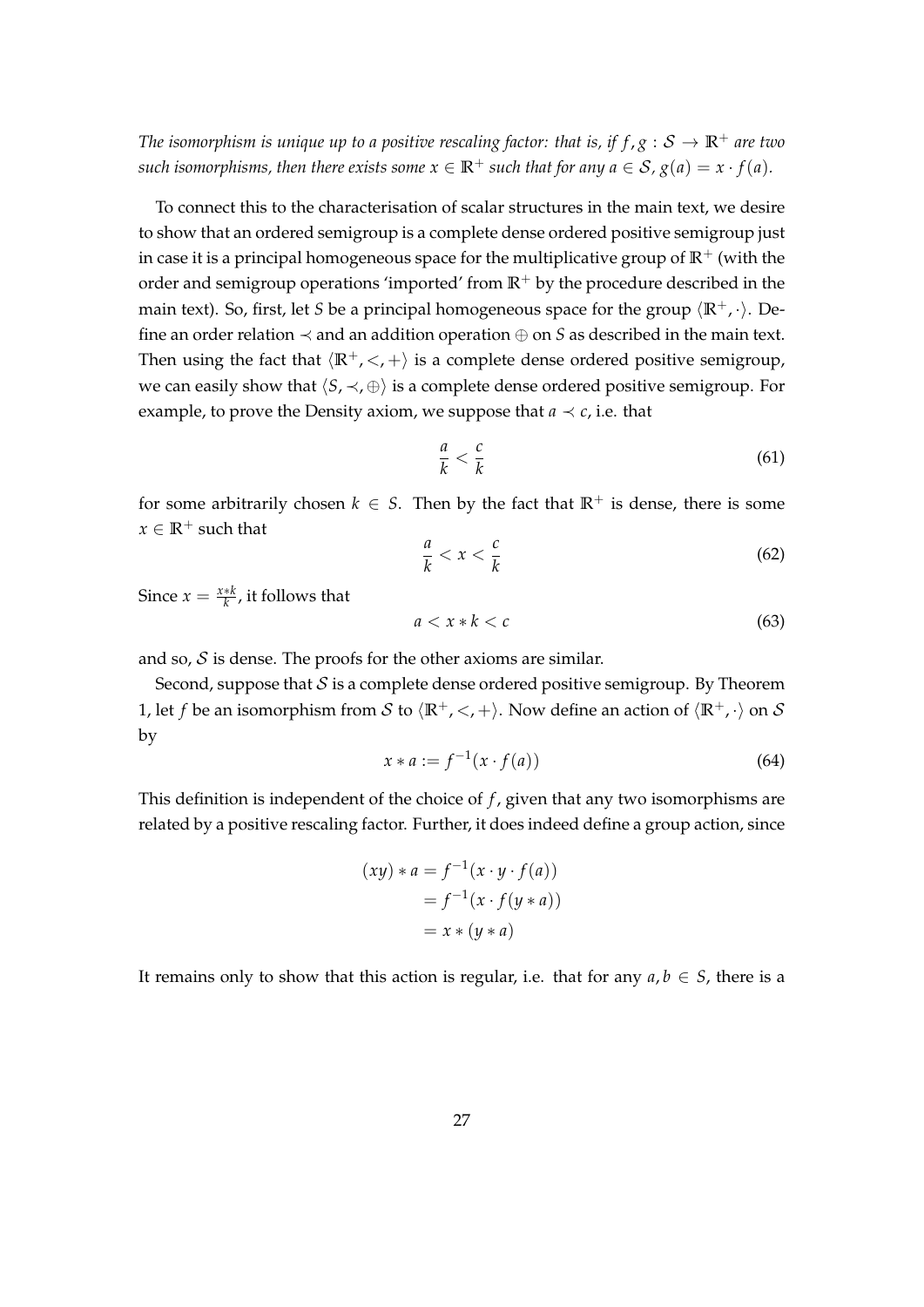unique  $x \in \mathbb{R}^+$  such that  $x * a = b$ . For existence, observe that

$$
\frac{f(b)}{f(a)} * a = f^{-1}\left(\frac{f(b)}{f(a)} \cdot f(a)\right) = b
$$

For uniqueness, suppose that  $x * a = b$ ; then,

$$
f^{-1}(x \cdot f(a)) = b
$$

$$
x \cdot f(a) = f(b)
$$

$$
x = \frac{f(b)}{f(a)}
$$

Before we move on, one more point is worth noting.<sup>[35](#page-27-0)</sup> As [Ellis](#page-32-5) [\(1966\)](#page-32-5) and [\(Michell,](#page-33-5) [1999,](#page-33-5) chap. 3) discuss, given a scalar structure  $\langle S, \langle , + \rangle$ , there will exist alternative addition operations that are compatible with the same order structure: that is, there will exist addition operations  $\oplus : S \times S \rightarrow S$  which are distinct from  $+$ , yet which are such that  $\langle S, \langle \varphi \rangle$  is also a scalar structure. Within the group-theoretic framework, this manifests in the fact that given a free and transitive action  $*$  of  $\mathbb{R}^+$  (as a multiplicative group) on some set *S*, there will exist other free and transitive (multiplicative) actions of **R**<sup>+</sup> on *S* which induce the same order structure as ∗, but different additive structures. So given a pair of elements  $a, b \in S$ , what element of  $\mathbb{R}^+$  should be counted as the ratio of *a* and *b* is not determined without a specification of what operation on *S* is being taken as addition; and that specification is not uniquely fixed by the order structure of *S*.

This suffices to axiomatically characterise the scalar quantities. I now turn to an axiomatic characterisation of the numerical quantities (in case, as discussed in the text, one does not wish to simply define them as having the structure of the strictly positive real numbers).

Thus, a 'complete ordered positive semifield'<sup>[36](#page-27-1)</sup>  $R$  consists of a set  $R$ , equipped with a binary relation  $\lt$  and binary operations  $+$  and  $\cdot$ , such that:

1. CDOPS.  $\langle R, \langle + \rangle$  is a complete dense ordered positive semigroup.

<span id="page-27-0"></span> $35$ My thanks to an anonymous referee for pressing me to think about this issue.

<span id="page-27-1"></span><sup>&</sup>lt;sup>36</sup>The terminology here follows [Hebisch and Weinert](#page-32-13) [\(1996\)](#page-32-13), according to which a semifield is an algebraic structure in which addition is a semigroup and multiplication is a group, with addition distributing over multiplication (i.e. a field, but without the requirement of additive inverses). Note, in particular, that we do *not* require that a semifield should contain an additive identity.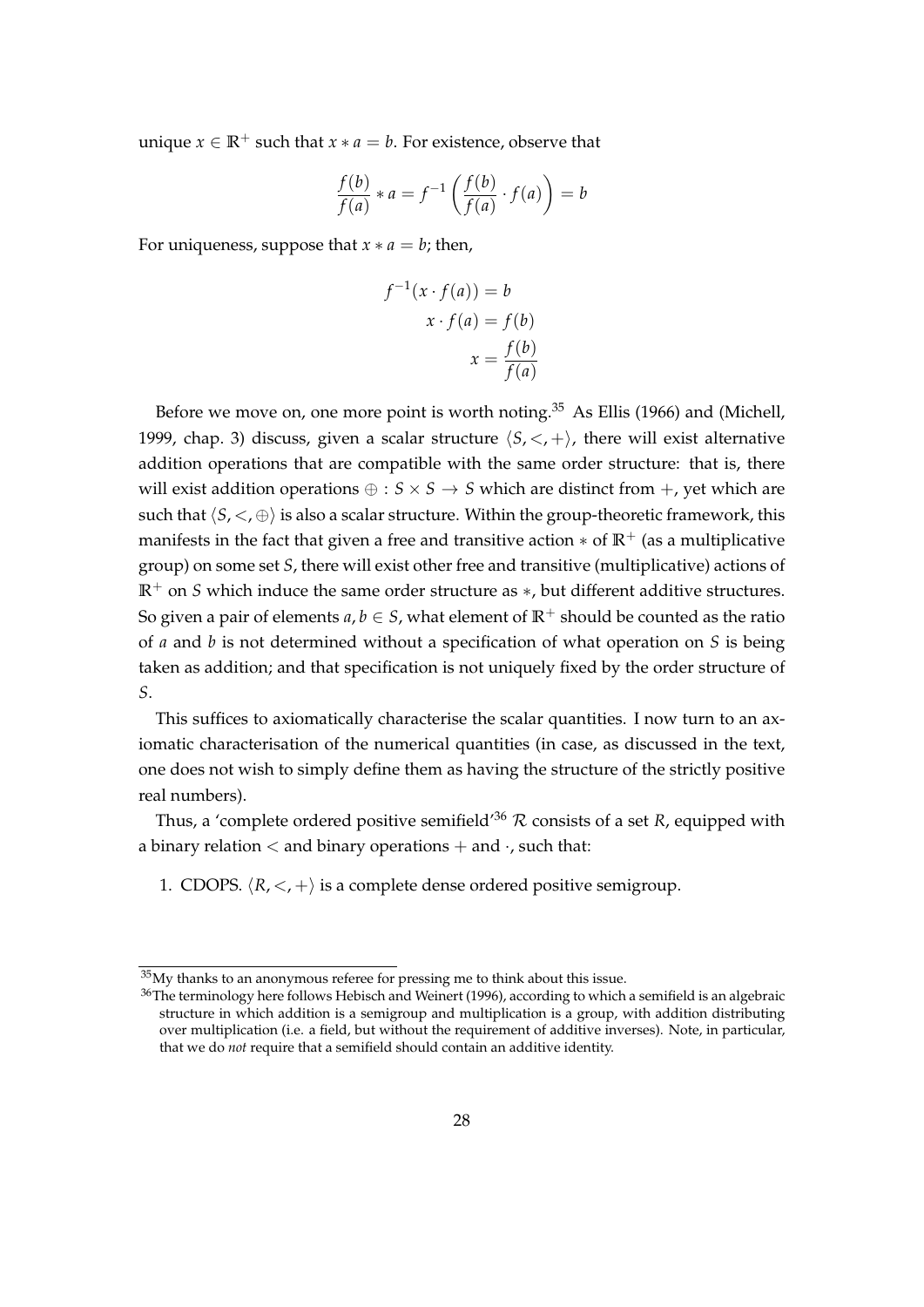2. Associativity (of multiplication). For any  $x, y, z \in S$ ,

$$
(x \cdot y) \cdot z = x \cdot (y \cdot z) \tag{65}
$$

3. Commutativity (of multiplication). For any  $x, y \in S$ ,

$$
x \cdot y = y \cdot x \tag{66}
$$

4. Identity. There exists a privileged element  $1 \in R$  such that for any  $x \in R$ ,

$$
1 \cdot x = x \tag{67}
$$

5. Inverse. For any  $x \in R$ , there is a unique element  $x^{-1} \in R$  such that

$$
x^{-1} \cdot x = 1 \tag{68}
$$

6. Distributivity. For any  $x, y, z \in R$ ,

$$
x \cdot (y + z) = x \cdot y + x \cdot z \tag{69}
$$

7. Compatibility. For any  $x, y, z \in R$ ,

$$
x \cdot z < y \cdot z \tag{70}
$$

By Theorem [1,](#page-25-0) we know that given any complete ordered positive semifield  $\langle R, \prec$ , ⊕, ⊙), there is an isomorphism of ordered semigroups  $f : \langle R, \prec, \oplus \rangle \rightarrow \langle \mathbb{R}^+, \prec, + \rangle$ . Taking any such *f*, let *i* :  $R \to \mathbb{R}^+$  be defined by the condition that for any  $a \in R$ ,

$$
i(a) = f(1)^{-1} \cdot f(a) \tag{71}
$$

This yields the following result:

**Theorem 2.** *i is an isomorphism of ordered semifields: that is, for any*  $a, b \in R$ *,* 

$$
a \prec b \Leftrightarrow i(a) < i(b) \tag{72}
$$

$$
i(a \oplus b) = i(a) + i(b) \tag{73}
$$

$$
i(a \odot b) = i(a) \cdot i(b) \tag{74}
$$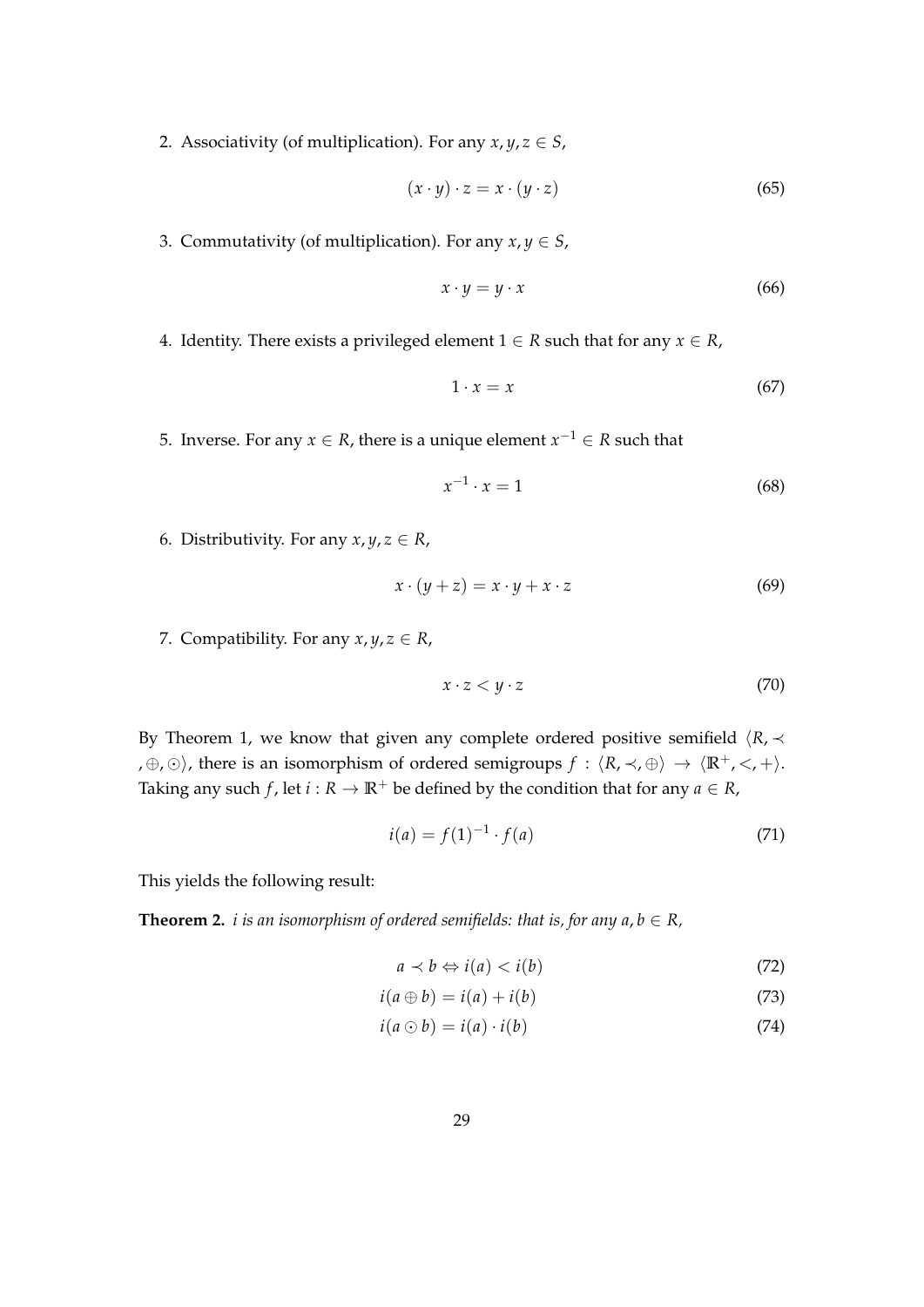*The isomorphism is unique: that is, if*  $h : \mathcal{R} \to \mathbb{R}^+$  *is an isomorphism (of ordered semifields), then*  $h = i$ .

The proof is merely an adaptation of the proof that there exists a unique isomorphism (of ordered fields) from any complete ordered field to **R**. [37](#page-29-2) Thus, any complete ordered positive semifield may be (canonically) identified with  $\mathbb{R}^+$ ; this demonstrates that by axiomatically defining numerical quantities as complete ordered positive semifields, we are fully entitled to treat such quantities as having the structure of  $\mathbb{R}^+$ .

# <span id="page-29-0"></span>**B. Some Other Intrinsic Theories**

Here, I give some further elementary illustrations of the general apparatus developed above, by showing how to define Galilean spacetime, Maxwell spacetime, and the basic laws of electrostatics in an intrinsic fashion.

#### <span id="page-29-1"></span>**B.1. Galilean and Maxwell spacetime**

As is well-known, Newtonian spacetime structure is, in some ways, not the most appropriate setting for Newtonian theories: a better setting is 'Galilean spacetime' (aka neo-Newtonian spacetime) or 'Maxwell spacetime' (aka Huygensian spacetime). By following the constructions in [Saunders](#page-34-5) [\(2013\)](#page-34-5), we can easily specify these spacetimes in intrinsic terms. In both cases we begin—as is the case for Newtonian spacetime—by assuming two primitive scalar quantities of length,  $\mathcal{L}$ , and duration,  $\mathcal{D}$ .

First, to define Galilean spacetime, we consider a four-dimensional vector space **G**, with a privileged three-dimensional subspace L equipped with an  $\mathcal{L}$ -valued norm. We then equip the quotient space  $\mathbb{V}_{\mathbb{I}}$  with a D-valued norm, so that it is a (onedimensional) vector quantity. Finally, we take Galilean spacetime to be an affine space *G* over **G**.

Second, to define Maxwell spacetime, we consider an  $\mathcal{L}\text{-}$ valued three-dimensional vector quantity **L** and a D-valued vector quantity **D**. We then take Maxwell spacetime to be a set *H* equipped with

- A free but not transitive action of **L** on *H*, and
- A free, transitive action of **D** on the orbits of *H* under **L**.

<span id="page-29-2"></span><sup>37</sup>For example, that given in [\(Spivak, 1994,](#page-34-6) chap. 30).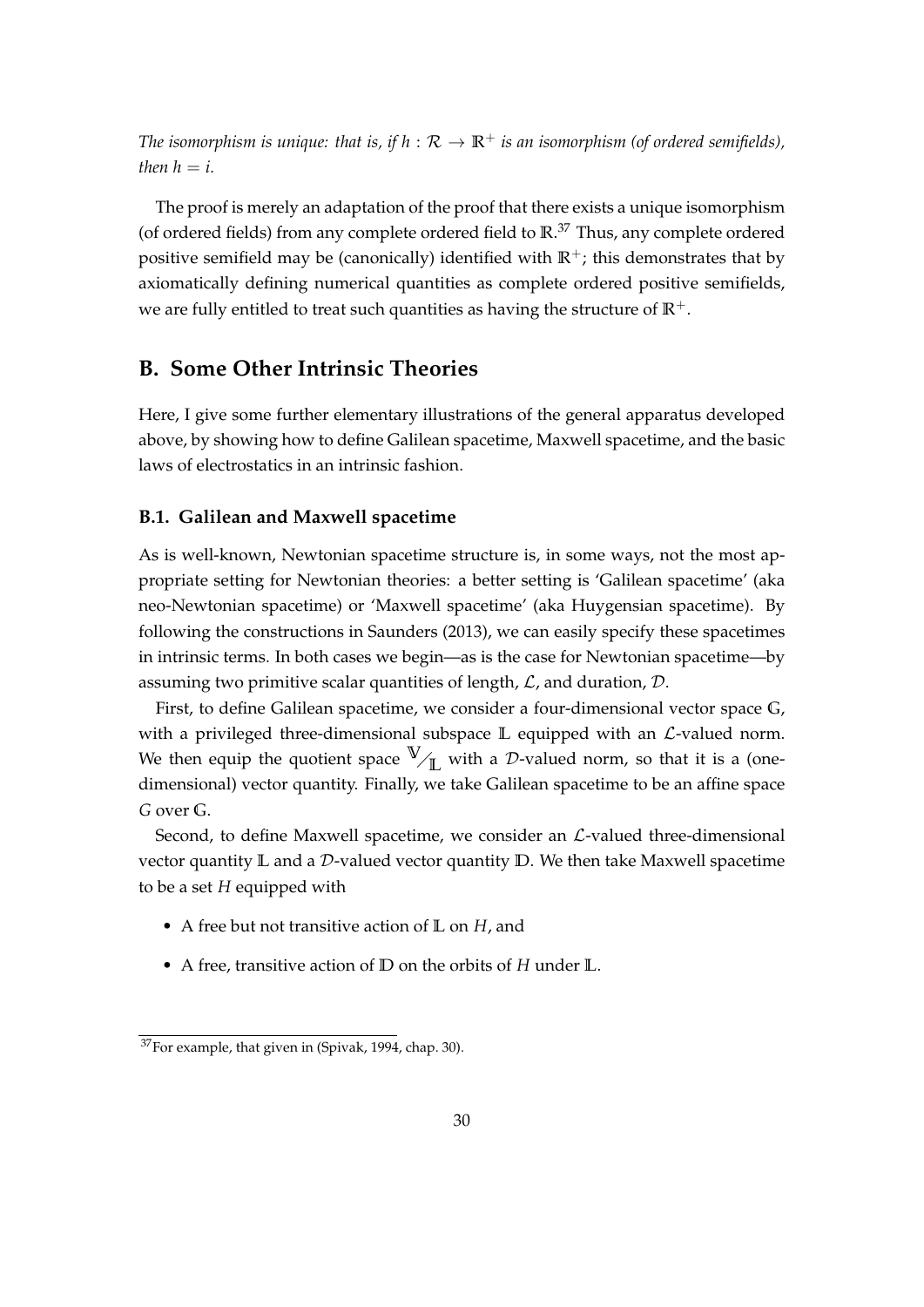#### <span id="page-30-0"></span>**B.2. Electrostatics**

In order to treat electrostatics, we need a fourth primitive scalar quantity: 'electrical charge magnitude', Q. We then introduce 'electrical charge' **Q**, a Q-valued onedimensional vector quantity. Note that as a one-dimensional vector quantity, its space of directions consists of three points:  $\vec{Q} = {\{\textbf{\textbf{A}}, \textbf{0}, \textbf{v}\}}$ . (Note that I use different symbols to the case of **D**, in order to make clear that there is no canonical isomorphism between  $\vec{Q}$  and  $\vec{D}$ .)

For the dynamics, we again assume Newton's Second Law [\(37\)](#page-18-1). To state how electrostatic forces come about, we first introduce Coulomb's constant in the guise of an isomorphism

$$
k_e: \frac{\mathcal{Q} \cdot \mathcal{Q}}{\mathcal{L} \cdot \mathcal{L}} \to \mathcal{M} \cdot \mathcal{A}
$$
 (75)

We now assert that to any two bodies *A* and *B*, there are associated electrical charges  $\mathbf{Q}_A$  and  $\mathbf{Q}_B$ . The 'electrostatic force of *B* on *A*' is denoted by  $\mathbf{E}_A^B$ . Its magnitude is defined by

$$
|\mathbf{E}_A^B| = k_e \left( \frac{|\mathbf{Q}_A| \cdot |\mathbf{Q}_B|}{|x_B - x_A|^2} \right) \tag{76}
$$

Its direction is given by the familiar rule: opposite charges attract, like charges repel. To enable a compact statement of this, let us define the following map ∘ :  $\vec{Q} \times \vec{Q} \rightarrow$  $\{-1,1\}$ :

$$
\blacktriangle \circ \blacktriangle = \blacktriangledown \circ \blacktriangledown = -1 \tag{77}
$$

$$
\blacktriangle \circ \blacktriangledown = \blacktriangledown \circ \blacktriangle = 1 \tag{78}
$$

Then we can state that the direction of the electrostatic force is given by

$$
\overrightarrow{\mathbf{E}_A^B} = (\overrightarrow{\mathbf{Q}_A} \circ \overrightarrow{\mathbf{Q}_B}) \cdot \overrightarrow{x_B - x_A}
$$
 (79)

Finally, as with the gravitational theory, we assert that the net force is just the sum of the electrostatic forces: for any bodies *A* and *B*,

$$
\mathbf{F}_A = \sum_{B \neq A} \mathbf{E}_A^B \tag{80}
$$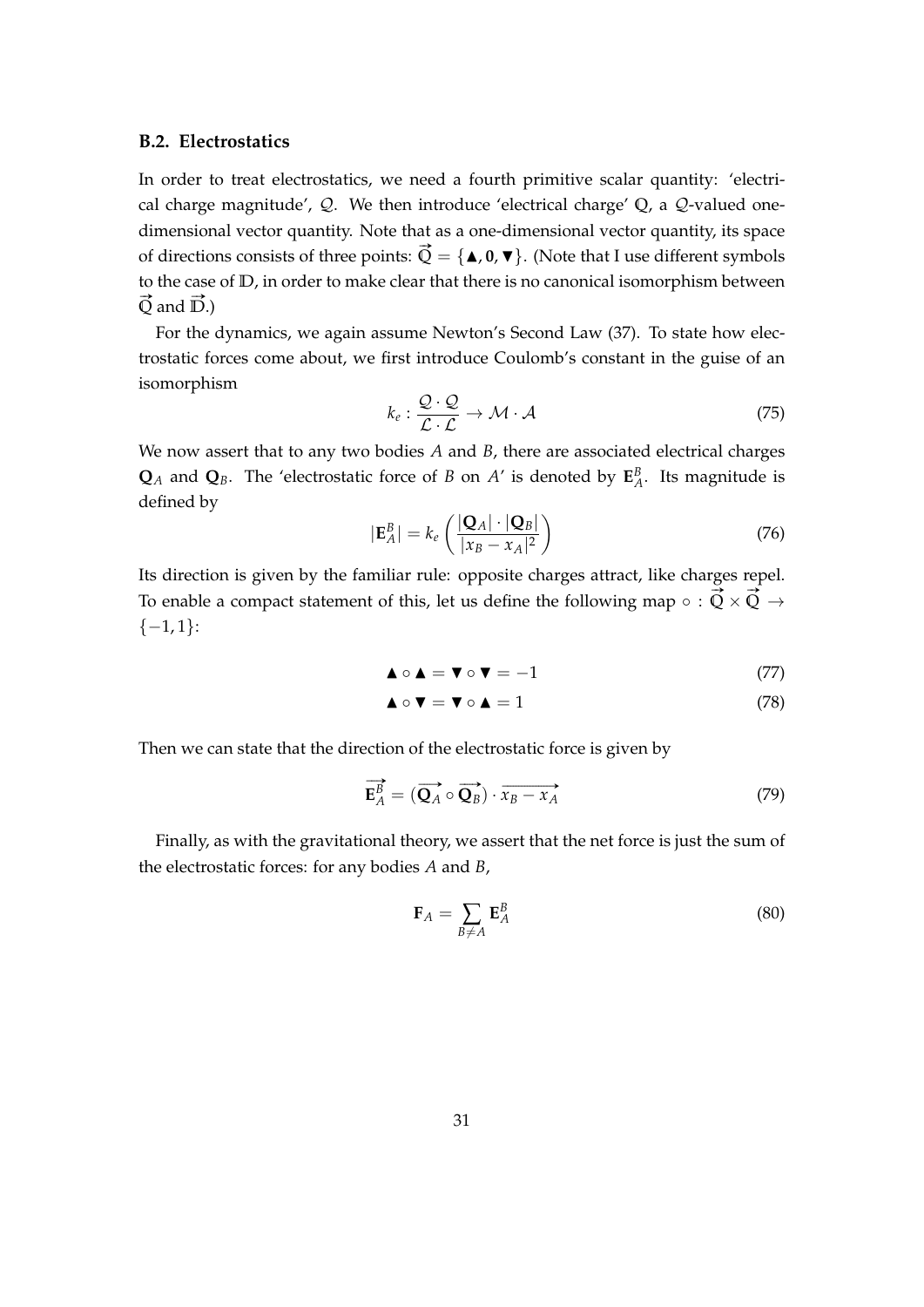# **Acknowledgments**

Thanks to audiences at the MCMP work-in-progress seminar, the LSE Sigma Club, the MCMP Colloquium in Logic and Philosophy of Science, and the metaphysics graduate seminar at Princeton. I'm also grateful to two anonymous reviewers for their helpful comments and suggestions. This research was partially conducted during a period as a Junior Researcher in Residence at LMU's Center for Advanced Studies. Gefordert ¨ durch die Deutsche Forschungsgemeinschaft (DFG)—Projektnummer 392413352 (supported through the German Research Foundation, project number 392413352).

> *Neil Dewar Munich Center for Mathematical Philosophy LMU Munich, Germany* <neil.dewar@lrz.uni-muenchen.de>

# **References**

- <span id="page-31-5"></span>Arntzenius, F. and Dorr, C. [2012]: 'Calculus as Geometry', in *Space, Time, and Stuff*, Oxford, UK: Oxford University Press.
- <span id="page-31-0"></span>Baker, D. J. [unpublished-a]: 'Comparativism with Mixed Relations'.
- <span id="page-31-1"></span>Baker, D. J. [unpublished-b]: 'Some Consequences of Physics for the Comparative Metaphysics of Quantity', *PhilSci-Archive*, **12674** [http://philsci-archive.pitt.](http://philsci-archive.pitt.edu/12674/) [edu/12674/](http://philsci-archive.pitt.edu/12674/).
- <span id="page-31-3"></span>Balaguer, M. [1996]: 'Towards a Nominalization of Quantum Mechanics', *Mind*, **105**(418), pp. 209–226.
- <span id="page-31-2"></span>Beisbart, C. [2009]: 'How to Fix Directions Or Are Assignments of Vector Characteristics Attributions of Intrinsic Properties?', *Dialectica*, **63**(4), pp. 503–524.
- <span id="page-31-7"></span>Bourbaki, N. [1998]: *General Topology: Chapters 5–10*, Springer Science & Business Media.
- <span id="page-31-4"></span>Chen, E. K. [unpublished]: 'The Intrinsic Structure of Quantum Mechanics', *arXiv*, **1810.06551** <http://arxiv.org/abs/1810.06551>.
- <span id="page-31-6"></span>Clifford, A. H. [1958]: 'Totally Ordered Commutative Semigroups', *Bulletin of the American Mathematical Society*, **64**(6), pp. 305–317.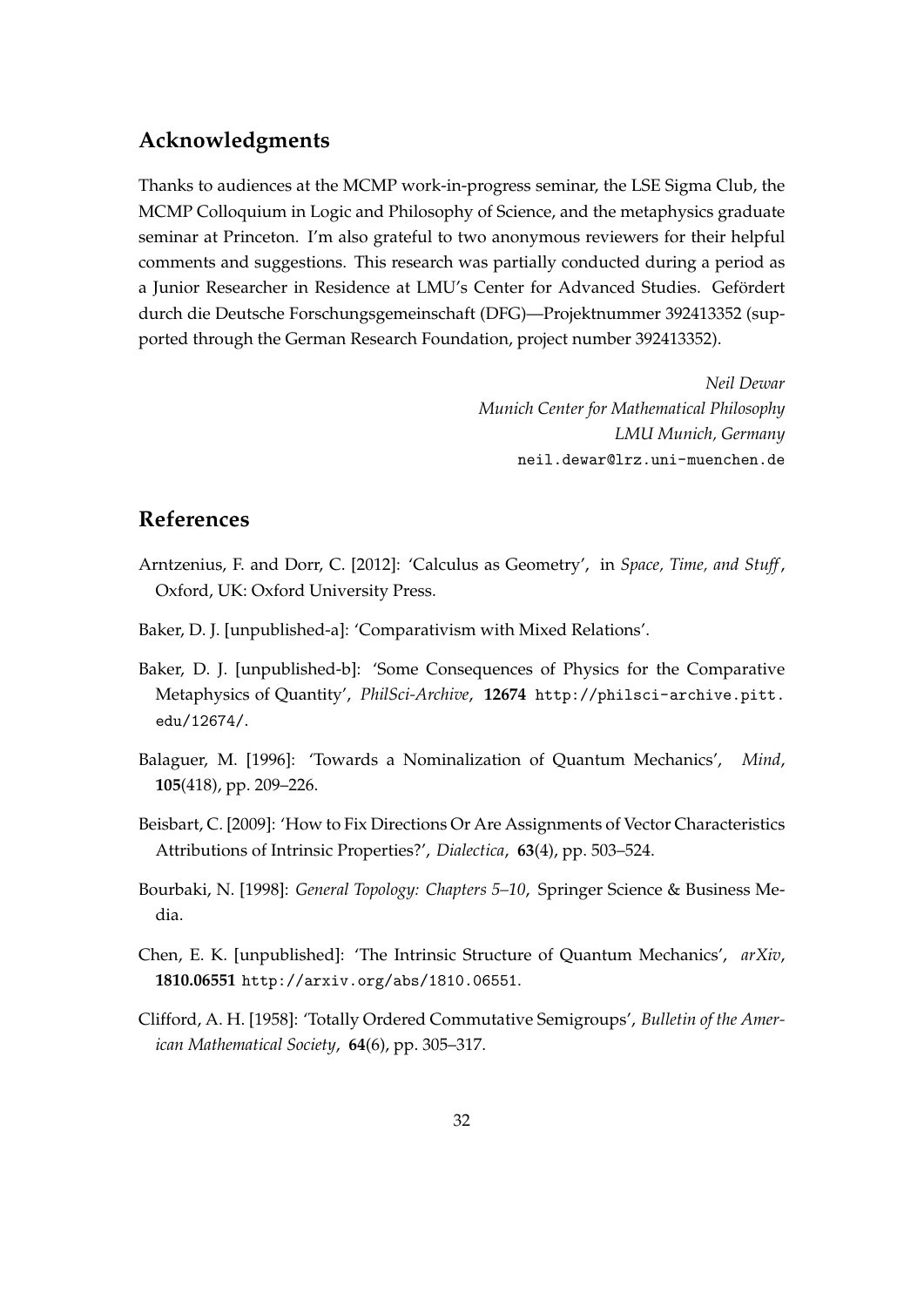- <span id="page-32-10"></span>Cocco, L. and Babic, J. [2021]: 'A System of Axioms for Minkowski Spacetime', *Journal of Philosophical Logic*, **50**(1), pp. 149–185.
- <span id="page-32-1"></span>Dasgupta, S. [2013]: 'Absolutism vs. Comparativism about Quantity', in *Oxford Studies in Metaphysics, Vol. 8*, Oxford: Oxford University Press.
- <span id="page-32-3"></span>Dasgupta, S. [2016]: 'Symmetry as an Epistemic Notion (Twice Over)', *The British Journal for the Philosophy of Science*, **67**(3), pp. 837–878.
- <span id="page-32-4"></span>Dewar, N. [2019]: 'Sophistication about Symmetries', *The British Journal for the Philosophy of Science*, **70**(2), pp. 485–521.
- <span id="page-32-6"></span>Eddon, M. [2014]: 'Intrinsic Explanations and Numerical Representations', in R. M. Francescotti (*ed.*), *Companion to Intrinsic Properties*, Berlin, Boston: De Gruyter.
- <span id="page-32-5"></span>Ellis, B. [1966]: *Basic Concepts of Measurement*, Cambridge: Cambridge University Press.
- <span id="page-32-0"></span>Field, H. [1980]: *Science Without Numbers: A Defence of Nominalism*, Oxford: Blackwell Publishers Ltd.
- <span id="page-32-8"></span>Forrest, P. and Armstrong, D. M. [1987]: 'The Nature of Number', *Philosophical Papers*, **16**(3), pp. 165–186.
- <span id="page-32-11"></span>Fuchs, L. [1963]: *Partially Ordered Algebraic Systems*, Oxford: Pergamon Press.
- <span id="page-32-9"></span>Gibbs, J. W. [1960]: *Vector Analysis*, New York: Dover.
- <span id="page-32-13"></span>Hebisch, U. and Weinert, H. J. [1996]: 'Semirings and Semifields', in M. Hazewinkel (*ed.*), *Handbook of Algebra*, vol. 1 of *Handbook of Algebra*, North-Holland, pp. 425–462.
- <span id="page-32-12"></span>Hofmann, K. H. and Lawson, J. D. [1996]: 'Linearly Ordered Semigroups: A Historical Overview', in K. H. Hofmann and M. W. Mislove (*eds*), *Semigroup Theory and Its Applications: Proceedings of the 1994 Conference Commemorating the Work of Alfred H. Clifford*, no. 231 in London Mathematical Society Lecture Note Series, Cambridge: Cambridge University Press, pp. 15–39.
- <span id="page-32-7"></span>Hölder, O. [1901]: 'Die Axiome Der Quantität Und Die Lehre Vom Maß', Berichte über *die Verhandlungen der K¨oniglich S¨achsichen Gesellschaft der Wissenschaften zu Leipzig, Mathematisch-Physikalische Classe*, **53**, pp. 1–64.
- <span id="page-32-2"></span>Jacobs, C. [2019]: *Gauge and Explanation: Can Gauge-Dependent Quantities Be Explanatory?*, BPhil thesis, University of Oxford, [https://ora.ox.ac.uk/objects/uuid:](https://ora.ox.ac.uk/objects/uuid:f7924516-d5ac-4772-8a80-68dfbabf6035) [f7924516-d5ac-4772-8a80-68dfbabf6035](https://ora.ox.ac.uk/objects/uuid:f7924516-d5ac-4772-8a80-68dfbabf6035).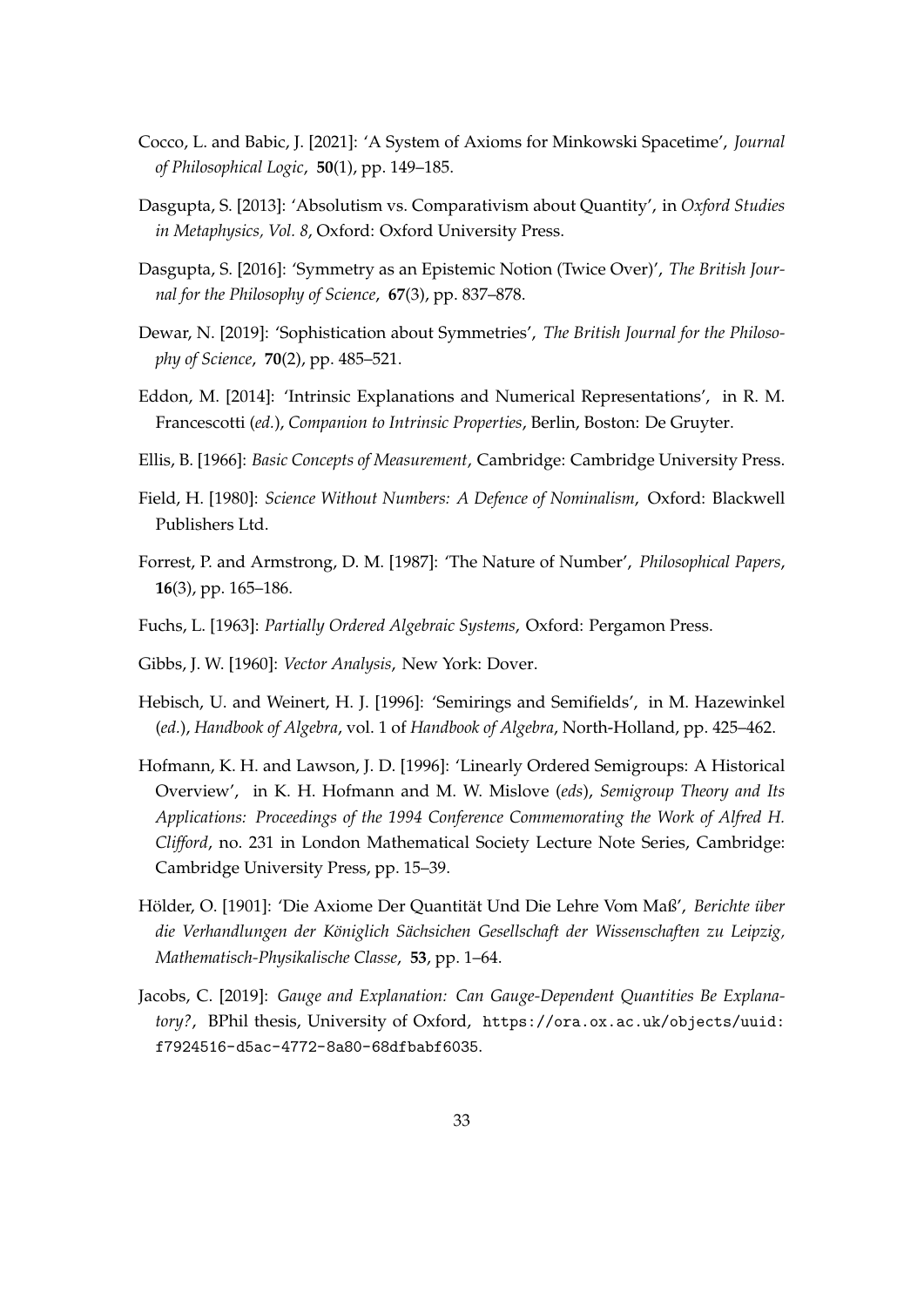- <span id="page-33-7"></span>Krantz, D. H., Luce, R. D. and Suppes, P. [1971]: *Foundations of Measurement*, vol. 1 of *Foundations of Measurement* San Diego: Academic Press, Inc.
- <span id="page-33-10"></span>Malament, D. B. [2004]: 'On the Time Reversal Invariance of Classical Electromagnetic Theory', *Studies in History and Philosophy of Science Part B: Studies in History and Philosophy of Modern Physics*, **35**(2), pp. 295–315.
- <span id="page-33-0"></span>Martens, N. C. M. [2017]: 'Regularity Comparativism about Mass in Newtonian Gravity', *Philosophy of Science*, **84**(5), pp. 1226–1238.
- <span id="page-33-1"></span>Martens, N. C. M. [2018]: 'Against Laplacian Reduction of Newtonian Mass to Spatiotemporal Quantities', *Foundations of Physics*, **48**(5), pp. 591–609.
- <span id="page-33-2"></span>Martens, N. C. M. [2019]: 'The (Un)Detectability of Absolute Newtonian Masses', *Synthese*.
- <span id="page-33-3"></span>Martens, N. C. M. [forthcoming]: 'Machian Comparativism about Mass', *The British Journal for the Philosophy of Science*.
- <span id="page-33-4"></span>Martens, N. C. M. and Read, J. [2020]: 'Sophistry about Symmetries?', *Synthese*.
- <span id="page-33-8"></span>Michell, J. [1994]: 'Numbers as Quantitative Relations and the Traditional Theory of Measurement', *The British Journal for the Philosophy of Science*, **45**(2), pp. 389–406.
- <span id="page-33-5"></span>Michell, J. [1999]: *Measurement in Psychology: A Critical History of a Methodological Concept*, Cambridge: Cambridge University Press.
- <span id="page-33-9"></span>Michell, J. [2004]: 'History and Philosophy of Measurement: A Realist View', in *10th IMEKO TC7 International Symposium*, pp. 3–9. St Petersburg, Russia.
- <span id="page-33-12"></span>Michell, J. and Ernst, C. [1996]: 'The Axioms of Quantity and the Theory of Measurement: Translated from Part I of Otto Hölder's German Text "Die Axiome Der Quantität Und Die Lehre Vom Mass"', *Journal of Mathematical Psychology*, 40(3), pp. 235– 252.
- <span id="page-33-11"></span>Mundy, B. [1983]: 'Relational Theories of Euclidean Space and Minkowski Spacetime', *Philosophy of Science*, **50**(2), pp. 205–226.
- <span id="page-33-6"></span>Perry, Z. R. [2015]: 'Properly Extensive Quantities', *Philosophy of Science*, **82**(5), pp. 833–844.